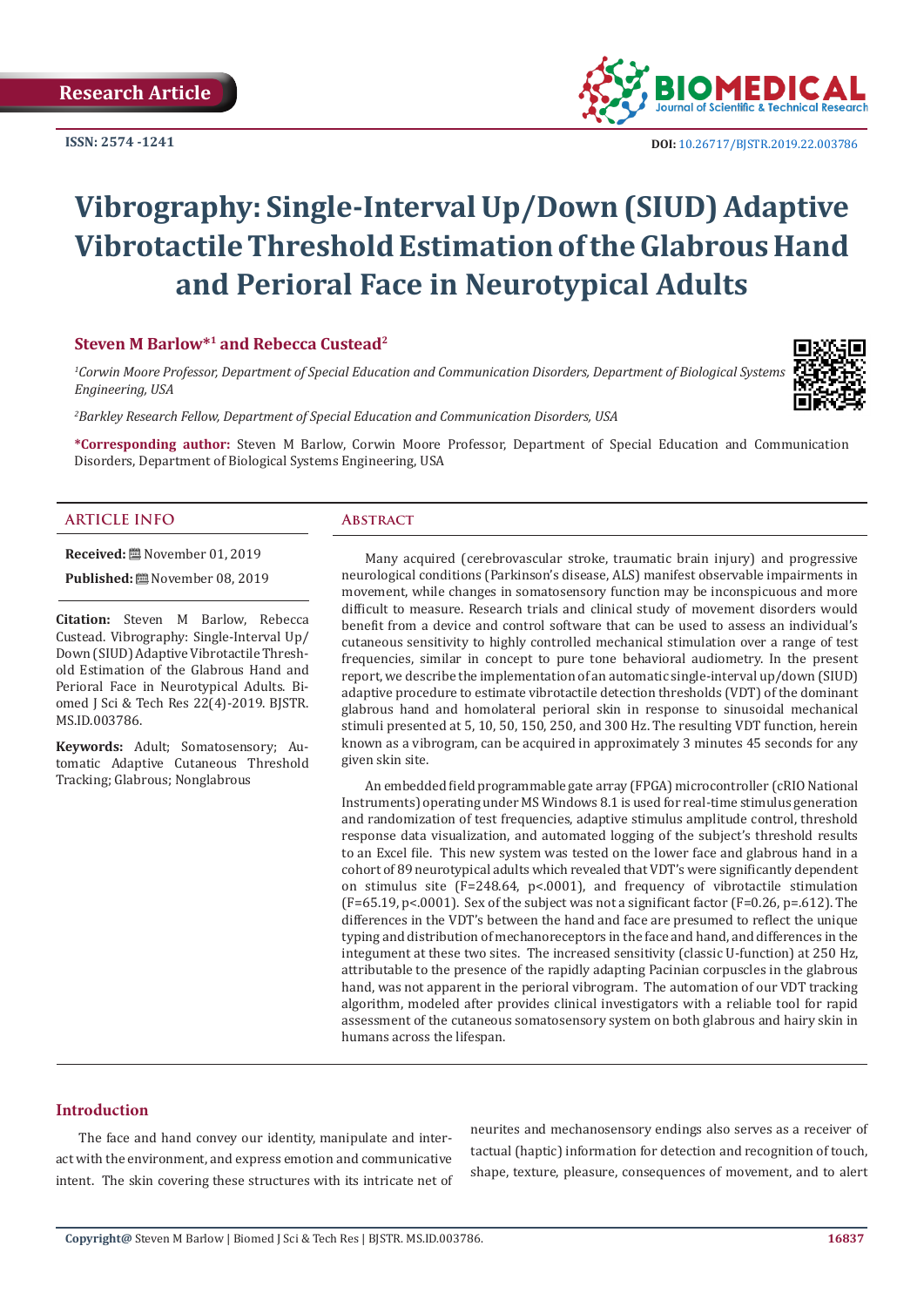us of potential environmental hazards. An intact integumentary system also provides a safe environment for our bodies through a bidirectional barrier accomplished by the epidermis to protect and reproduce our DNA [1]. In many acquired and progressive diseases however, somatosensory impairment often leads to higher mortalities due to limited activity and increased risk of injury. Not only is there a disruption of tactile reception and interpretation, there is often a deficit in coordinated motor performance due to a loss of feedback mechanisms necessary for stereognosis, kinesthesia, and movement related proprioception. An estimated one in two stroke survivors have enough loss of the sense of touch that they have difficulty with everyday activities [2]. Ischemic damage to cortical and subcortical regions in stroke results in degraded motor execution and management of somatosensory signals from peripheral receptors [3,4].

Additionally, there is widespread disruption of excitatory and inhibitory networks responsible for somatosensory, executive and visuospatial processing [5-6]. The resulting impairment can lead to life-long sensory sequelae and contributes to functional deficit and hemispatial neglect [7-9]. In another acquired disorder, traumatic brain injury, elevated intracranial pressure [10,11], and axonal torque injury [12] can lead to long-term somatosensory impairment [13-15]. As with cerebrovascular stroke, the extent of somatosensory deficit can be difficult to identify in many of these patients.

Some neurodegenerative diseases have a negative impact on somatosensation, including Parkinson's disease (PD), in which primary dopaminergic denervation of the basal ganglia is associated with abnormalities in vibrotactile thresholds, object discrimination, and pain sensitivity [16-19]. Parkinson's-related movement 'freezing' may be due to reduced connectivity to Supplementary Motor Area (SMA) and pre-SMA, altering Somatosensory Temporal Discrimination Thresholds (STDT) that affect motor production and timing [20,21]. Moreover, continuous adjustments to dopaminergic treatments and evolving degeneration results in a constant fluctuation of somatosensory symptoms that may require longterm monitoring [22,23].

Like PD, the progression of amyotrophic lateral sclerosis (ALS) may degrade somatosensory integrity. Even though ALS is predominately characterized by motor neuron degeneration, peripheral and central degeneration of sensory pathways can occur, particularly in early stages of the disease [24-27]. Non-motor progression as evidenced by spinal imaging of the dorsal column [28] and sensory nerve biopsy [29], might be more readily assessed in these patients using non-invasive somatosensory threshold testing in the clinical environment. Arguably even more common in human health issues, changes in peripheral and central vascularization such as those seen in diabetes and heart disease, greatly affect somatosensation and the integrity of the integumentary system [30-33]. As in neurological disease, poor tactile acuity due to problems with peripheral circulation should be evaluated over the course of therapeutic intervention and disease progression. Despite the importance of measuring the integrity of somatosensory pathways in damaged systems, the availability of non-invasive, time-efficient assessment methods are limited. In clinical settings it can be difficult to evaluate specific somatosensory impairment or ascertain how much somatosensory damage is contributing to problems with motor performance [34-36].

From a long-term care perspective, rehabilitation research has shown that compromised somatosensory function is related to longer length of stays for institutionalized patients [37,38] and lower quality of life ratings from patients who are living at home [39,40]. Thus, the goal of the present study was to describe our design and implementation of a an automatic single-interval up/down (SIUD) adaptive procedure and microprocessor-based hardware control system to estimate vibrotactile detection thresholds (VDT) of the dominant glabrous hand and homolateral perioral skin in response to sinusoidal mechanical stimuli presented at frequencies ranging from 5 to 300 Hz in a cohort of young adults. We hypothesized this automated (3min-45sec) SIUD VDT procedure would reveal significant differences in vibrotactile threshold as a function of site (hand versus face) and stimulus frequency.

# **Materials and Methods**

#### **Participants**

Eighty-nine (89) neurotypical adults (59F/30M [24.33 (SD=5.68) years] were recruited regardless of race or ethnicity. Written informed consent, approved by the university Institutional Review Board, was obtained for each participant. Participants were compensated for their participation in this study. Eightysix adults reported right-hand dominance, and 3 reported lefthand dominance. Inclusion criteria: no report of neurological or psychiatric illness, and not taking regular medication. Exclusion criteria: Neurological, sensory and/or muscular deficits, psychiatric abnormalities, trauma to face and/or hand, or with abnormal skin sensitivity on face or hand.

# **Vibrotactile Detection Threshold (VDT) Assessment for Hand and Face Stimulus Control**

A linear electrodynamic exciter motor (Brüel & Kjaer model 4810 Minishaker, +/- 3mm displacement range) controlled by our software (VIBROS) was used to assess cutaneous vibrotactile sensitivity in the lower face and hand. Adaptive stimulus control was achieved using a National Instruments cRIO real-time FPGA embedded controller programmed in LabVIEW to synthesize (NI 9263, 16-bit, 100KS/s) 1-second sinusoidal bursts followed by an off-state for 1-second. A linear rise-fall decay function of 100 ms during burst generation circumvented mechanical transients associated with the on/off waveform transitions. This voltage signal was conditioned by a Brüel & Kjaer model 2706 power amplifier and input to the motor. The Minishaker includes custom fixtures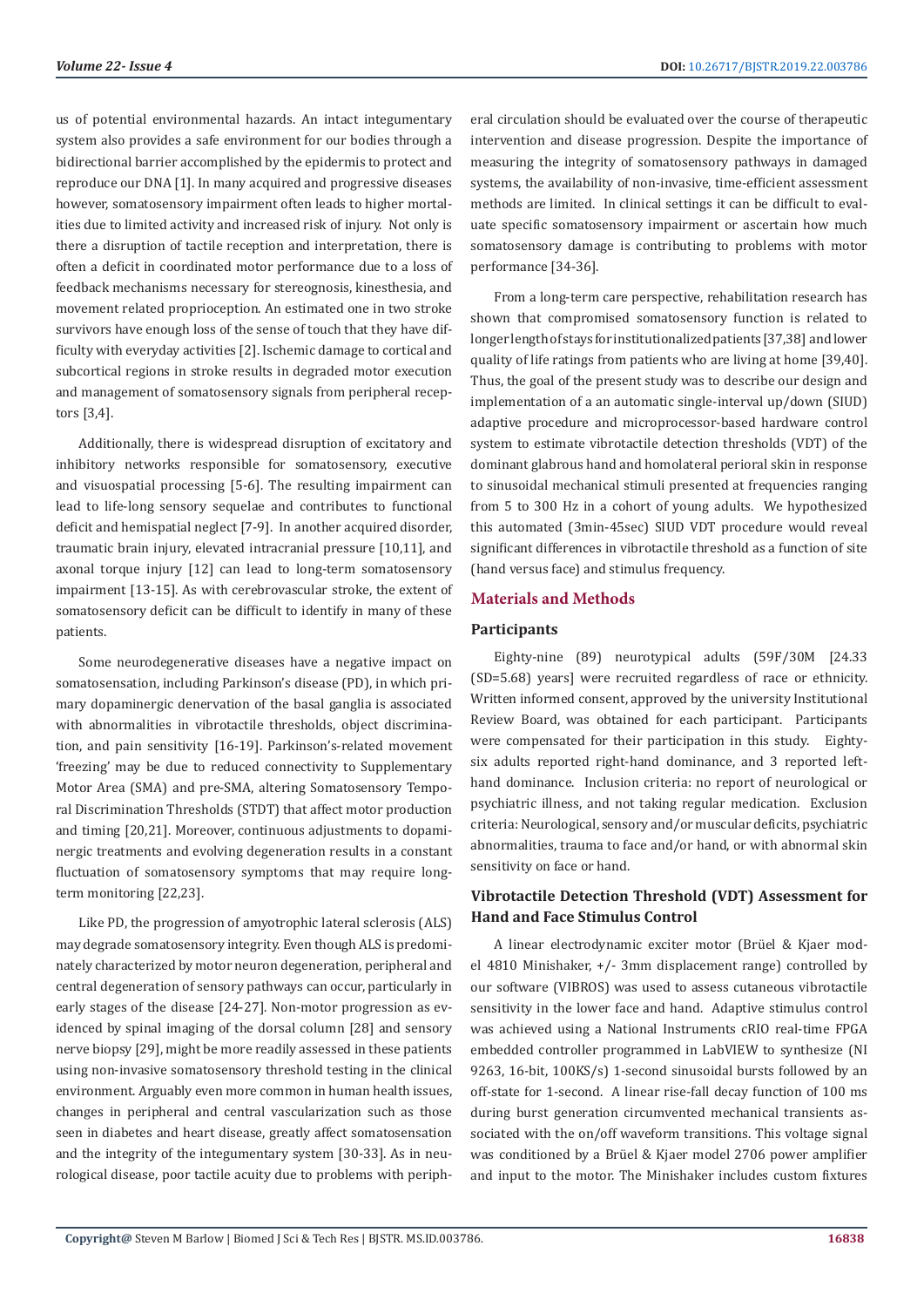and an integral Schaevitz subminiature Differential Variable Reluctance Transformer (DVRT) sensor to transduce displacement for precision vibrotactile stimulation and measurement, a stainless-steel shaft and nylon contactor probe (Area  $= 0.5 \text{ cm}^2$ ) and a stainless-steel rigid surround (annular gap = 1 mm).



**Figure 1:** VDT at the glabrous index fingertip.



**Figure 2:** VDT at the oral angle.

The probe-surround was coupled to a linear micrometer translation stage that was used for actuator displacement calibration and skin contactor preload. This fixture configuration allows the surface of the rigid surround to be adjusted relative to the contactor probe to produce a 500µm tissue preload against the moving stimulator probe. The DVRT displacement sensor provided an output signal linearly related to contactor probe displacement from DC to 800 Hz (resolution 0.01 µm). Participants were seated in a medical-grade hydraulic examination chair with an articulating headrest and a height-adjustable worktable and asked to press a response button as soon as they detected the vibratory stimulus. The Minishaker was coupled to a wall-mounted Zeiss operating microscope arm which provided for stable positioning near the target skin surface (hand or face). The orientation of the motor's probe-surround to the glabrous finger and oral angle is shown in Figures 1 & 2. A double adhesive collar (7/16" ID) was placed on the stainless-steel surround fixture of the Minishaker to secure placement of the probe on the skin.

**Adaptive Vibrotactile Threshold Tracking Algorithm**: A single-interval up/down (SIUD) adaptive procedure originally described by Lecluyse and Meddis [41] for assessing auditory function, was incorporated into our somatosensory research to estimate vibrotactile thresholds at 5, 10, 50, 150, 250 and 300 Hz on the glabrous surface of the distal phalanx of the dominant index finger, and at the homolateral nonglabrous surface of the oral angle. These sinusoidal vibrotactile inputs correspond to the frequency sensitivity of cutaneous mechanoreceptors innervating the face and hand. Test order for site and stimulus frequency was randomized among participants. Participants wore circumaural headphones with narrow-band noise plus a continuous pure tone (70 dB SPL) centered at the active test frequency to mask the potential acoustic emittance associated with the Minishaker.

Participants were instructed to press a response button when they perceived 'felt' the vibratory stimulus. We briefly describe our adaptation of the Lecluyse and Meddis algorithm below. The initial stimulus amplitude for any given stimulus frequency was set at a supra-threshold level in order to ensure a detection response. The initial step size was set at 10 dB, and then randomly varied in a  $\pm$ 5 dB range relative to the initial amplitude. After the first negative response, the stimulus level was set at the mid-point between the previous 2 levels, and a 2dB step was subsequently utilized. The VDT test procedure continued for 8 trials starting from the trial prior to the first negative response. The algorithm implemented in this study also used false positive detection tests (foils) in which no vibrotactile stimulus was presented to ensure participant vigilance. These false positive trials were implemented in 20% of the successive trials, and on software detection of a false positive trial, it was discarded, and a new trial was initiated. The number of trials (n = 8) included in threshold estimation was chosen in order to attain an accuracy of  $\pm$  2 dB and this number excludes the false positive trials which typically extend any given threshold run by 1 or 2 additional trials [42].

# **Statistical Analysis**

A repeated measures general linear model (GLM) using the factors Stimulus Frequency [6 levels: 5, 10, 50, 150, 250, 300 Hz], Skin Site [2 levels: glabrous index finger distal phalanx, oral angle hairy skin], and Sex [2 levels: Female, Male] was performed using Minitab® v17.

# **Results**

Vibrotactile thresholds were obtained for the glabrous skin of the index finger and hairy face in all 89 participants in less than 4 minutes per structure using the SIUD adaptive threshold procedure. The GLM statistical analysis revealed VDT's were significantly dependent on *stimulus site* (F=248.64, p<.0001) and *frequency*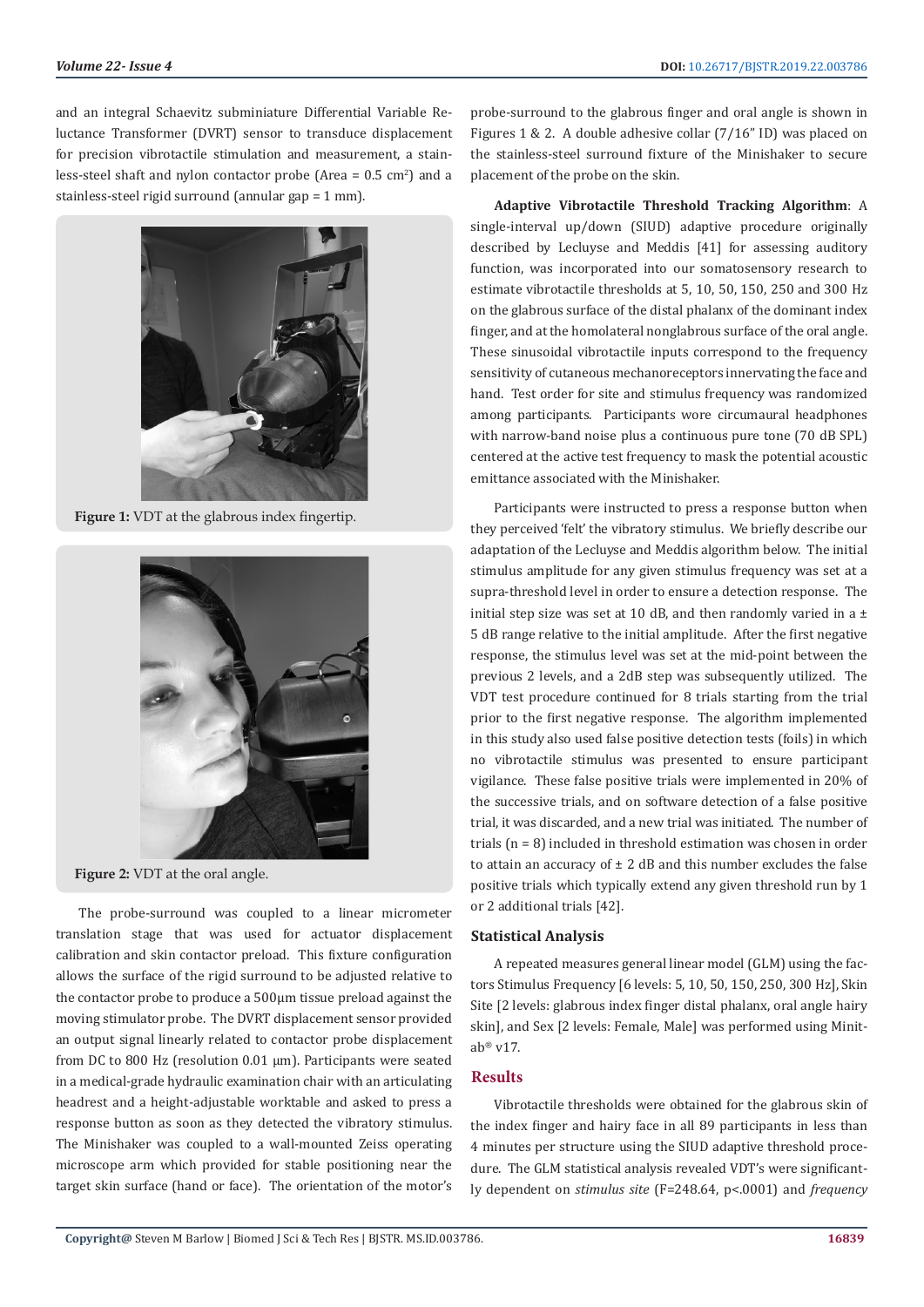of mechanical stimulation (F=65.19, p<.0001). Sex of the subject was not significant (F=0.26, p=.612). As shown in Figure 3, VDTs pooled among all subjects revealed that the glabrous finger is most sensitive and shows the classic U-function attributed to the PC-response at 250 Hz. The hairy facial skin site at the oral angle lacked the PC-response at 250 Hz. A summary of the GLM ANOVA and the estimated fitted means are given in Tables 1 and 2, respectively.



**Figure 3:** Vibrotactile threshold functions for the glabrous index finger tip, and lateral face at the oral angle (hairy skin) based on 89 neurotypical adults.

**Table 1:** GLM Analysis.

| <b>Factor Information</b>      |             |               |                          |  |
|--------------------------------|-------------|---------------|--------------------------|--|
| <b>Factor</b>                  | <b>Type</b> | <b>Levels</b> | <b>Values</b>            |  |
| Frequency (Hz)                 | Fixed       |               | 5, 10, 50, 150, 250, 300 |  |
| STRUCTURE (Finger, Oral Angle) | Fixed       | ∸             | 0.1                      |  |
| <b>SEX</b>                     | Fixed       | ∼             | $0^{+}$                  |  |

| Anova             |           |         |              |         |         |                |                |
|-------------------|-----------|---------|--------------|---------|---------|----------------|----------------|
| <b>Source</b>     | <b>DF</b> | Seq SS  | Contribution | Adj SS  | Adj MS  | <b>F-Value</b> | <b>P-Value</b> |
| FREQUENCY (Hz)    | 5         | 4.6985  | 20.01%       | 4.6985  | 0.93970 | 65.19          | 0.000          |
| SKIN SITE (F, OA) |           | 3.5852  | 15.27%       | 3.5842  | 3.58418 | 248.64         | 0.000          |
| <b>SEX</b>        |           | 0.0037  | 0.02%        | 0.0037  | 0.00370 | 0.26           | 0.612          |
| Error             | 1054      | 15.1936 | 64.71%       | 15.1936 | 0.01442 |                |                |
| Lack-of-fit       | 16        | 1.1860  | 5.05%        | 1.1860  | 0.07413 | 5.49           | 0.000          |
| Pure Error        | 1038      | 14.0076 | 59.66%       | 14.0076 | 0.01349 |                |                |
| Total             | 1061      | 23.4810 | 100.00%      |         |         |                |                |

**Table 2:** Estimated Fitted Means.

| <b>Fitted Means</b> |                    |                |
|---------------------|--------------------|----------------|
| <b>Term</b>         | <b>Fitted Mean</b> | <b>SE Mean</b> |
| Freq (Hz)           |                    |                |
| C                   | 0.22901            | 0.00911        |
| 10                  | 0.12131            | 0.00911        |
| 50                  | 0.05633            | 0.00911        |
| 150                 | 0.05616            | 0.00911        |
| 250                 | 0.04787            | 0.00911        |
| 300                 | 0.04289            | 0.00911        |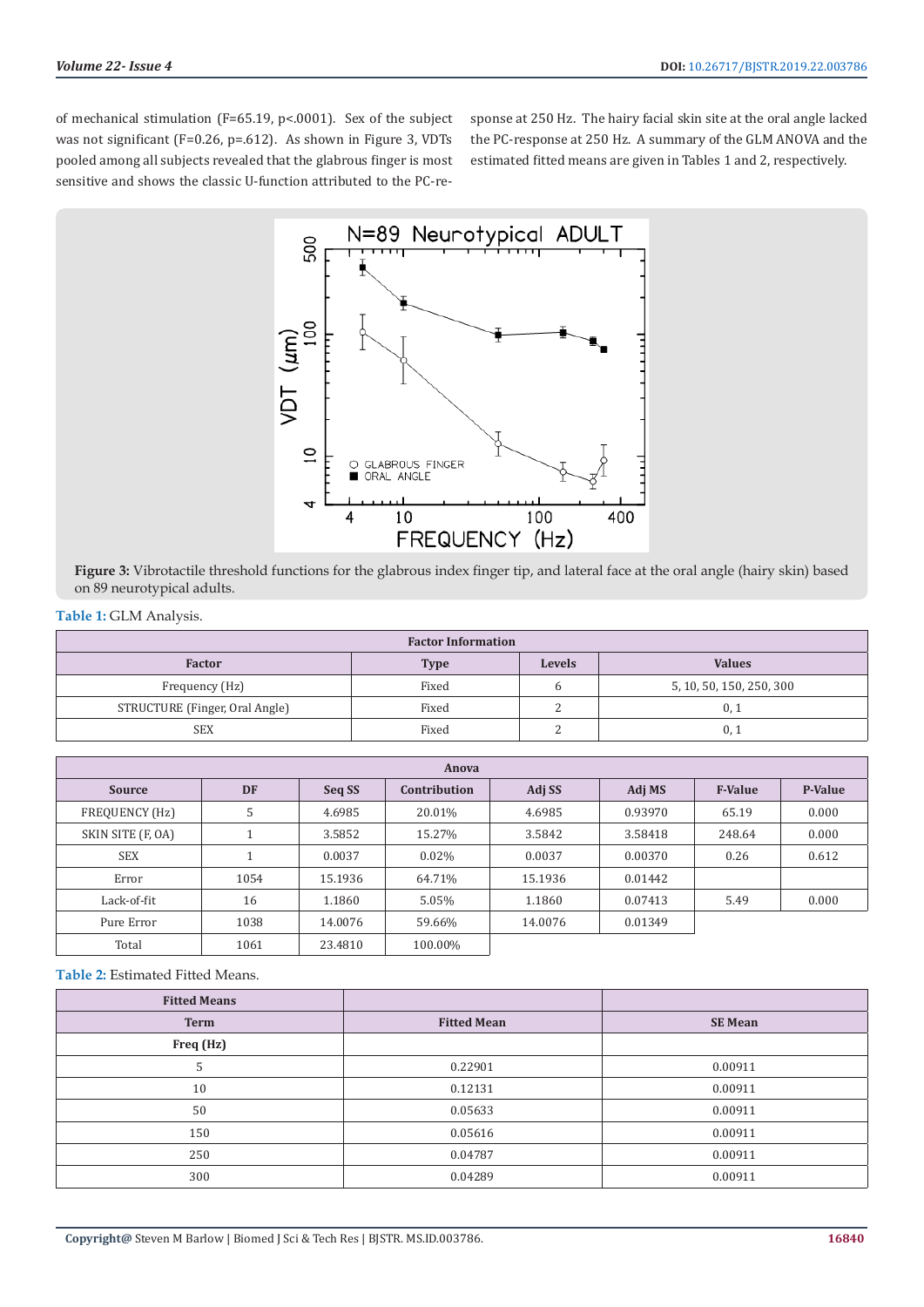| Skin Site           |         |         |
|---------------------|---------|---------|
| Oral Angle          | 0.15036 | 0.00537 |
| Finger (D2, distal) | 0.03417 | 0.00535 |
| Sex                 |         |         |
| Female              | 0.09029 | 0.00453 |
| Male                | 0.09423 | 0.00633 |
|                     |         |         |

# **Discussion**

We developed and tested a new application known as VIBROS, using the SIUD adaptive procedure originally described by Lecluyse and Meddis [41] for auditory psychophysics, to estimate vibrotactile detection thresholds of the hairy skin at the oral angle and the glabrous surface of the distal (P4) phalanx of the glabrous index finger. This methodology represents a significant advance to our original report of mechanical frequency detection thresholds in the human hand and face that employed a time-consuming, hardware-intensive, manually executed method-of-limits [43] and extends preliminary work in our laboratory using this SIUD method in neurotypical elder cohorts [42]. The 3-minute 45 second SIUD procedure for the 6 test frequencies selected is efficient as it requires a significantly lower number of trials [41] in order to yield thresholds similar to those attained by traditional methods like the two-interval forced-choice, two-down/one-up and maximum-likelihood procedures.

The number of trials used for VDT estimation in this study (n = 8) did not include the false positive or 'catch' trials, and based on the mathematical model published earlier [41] this VDT estimation yields ± 2 dB accuracy. The significant differences in VDT's between the 2 stimulus sites (finger, oral angle) among the neurotypical adults in the present study are consistent with known differences in the representation of mechanoreceptor typing and integument, and result in distinctly unique threshold detection profiles across the vibration test frequencies from 5 to 300 Hz. The present results also are in agreement with microneurographic recordings [44,45] and psychophysical studies in humans [42,43,46], which showed that mechanoreceptive afferents innervating the human perioral facial skin lacked Pacinian-type sensitivity at 250 and 300 Hz [47]. Dependence of VDTs on stimulus frequency and skin site is consistent with the response dynamics and threshold sensitivity of Aβ mechanoreceptors and unique relations of hairy versus glabrous skin with the surrounding integument. There were no significant differences for hand or face VDTs as a function of sex which is consistent with previously published studies [42,48,49].

A summary of these distinguishing anatomic and physiological properties which influence the contour and absolute VDT sensitivity are detailed in the following sections along with several new applications in haptics which benefit from VDT measurement tools. Skin receives a wealth of stimuli from the environment (touch, stretch, vibration, texture, pressure, itch, heat, cold, and pain) which are encoded by Aβ mechanoreceptors located in its layers [1]. Conformational changes to skin during imposed or voluntary movements also results in mechanoreceptor activity and a stream of somatosensory flow along peripheral nerves to the central nervous system [50]. Cutaneous receptors are classified into three groups according to response modality, including (1) mechanoreceptors for stretch, vibration, pressure and touch, (2) nociceptors for pain, and (3) thermoreceptors for heat (unmyelinated C-fibers) and cold (C-fibers and thinly myelinated Aδ fibers). Receptors are either *unencapsulated or encapsulated* and are in various levels of the skin. Morphology varies from simple naked nerve endings to complex structures [1].

Unencapsulated receptors include free nerve endings, Merkel disc (tactile discs) [51,56] and peritrichial nerve endings at the base of hair follicles. Encapsulated mechanoreceptors include Meissner corpuscles [57-59], Pacinian corpuscles, Krause end bulb corpuscles (temp, pressure especially in lips, tongue), and modified-Ruffini corpuscles [58-61]. Orofacial. The skin surrounding the mouth, cheeks and forehead is derived from the neural crest, and is soft and thin (4-layers), with fine hair and many sebaceous and eccrine sweat glands providing a somewhat oily texture, especially in women [1].

The epidermis ranges in thickness from 0.07 to 0.12 mm and is dominated by keratinocytes interspersed with Merkel cell mechanoreceptors, melanocytes, and other nonepithelial cells. In men, this skin lacks oil but forms many coarse hairs in the chin, cheek, and anterior parts of the lips. The glabrous lip vermillion is devoid of eccrine sweat glands and also thin  $\left(\sim\!1\,\text{mm}\right)$  [1]. Unlike limb muscles, the muscles of facial expression, including the perioral and buccal anatomy, terminate in the dermis. The glabrous lips, perioral hairy skin, oral mucosa, and anterior and dorsum of tongue contain a high density of mechanoreceptors associated with rapidly conducting A β myelinated axons which are responsive to subtle mechanical deformation applied to their receptive fields [62]. The high innervation density of these Aβ mechanoreceptors is associated with high cortical magnification, defined as the ratio between the areas of representation in the primary somatosensory cortex (S1) to the area of the skin [63]. Perioral skin is predominantly populated with slow-adapting (SA) mechanoreceptors with small receptive fields (2-3 mm) which are well suited to encode facial movements, whereas the tongue tip is dominated by fast-adapting (FA) mechanoreceptors with even smaller receptive fields  $(\sim 1 \text{ mm})$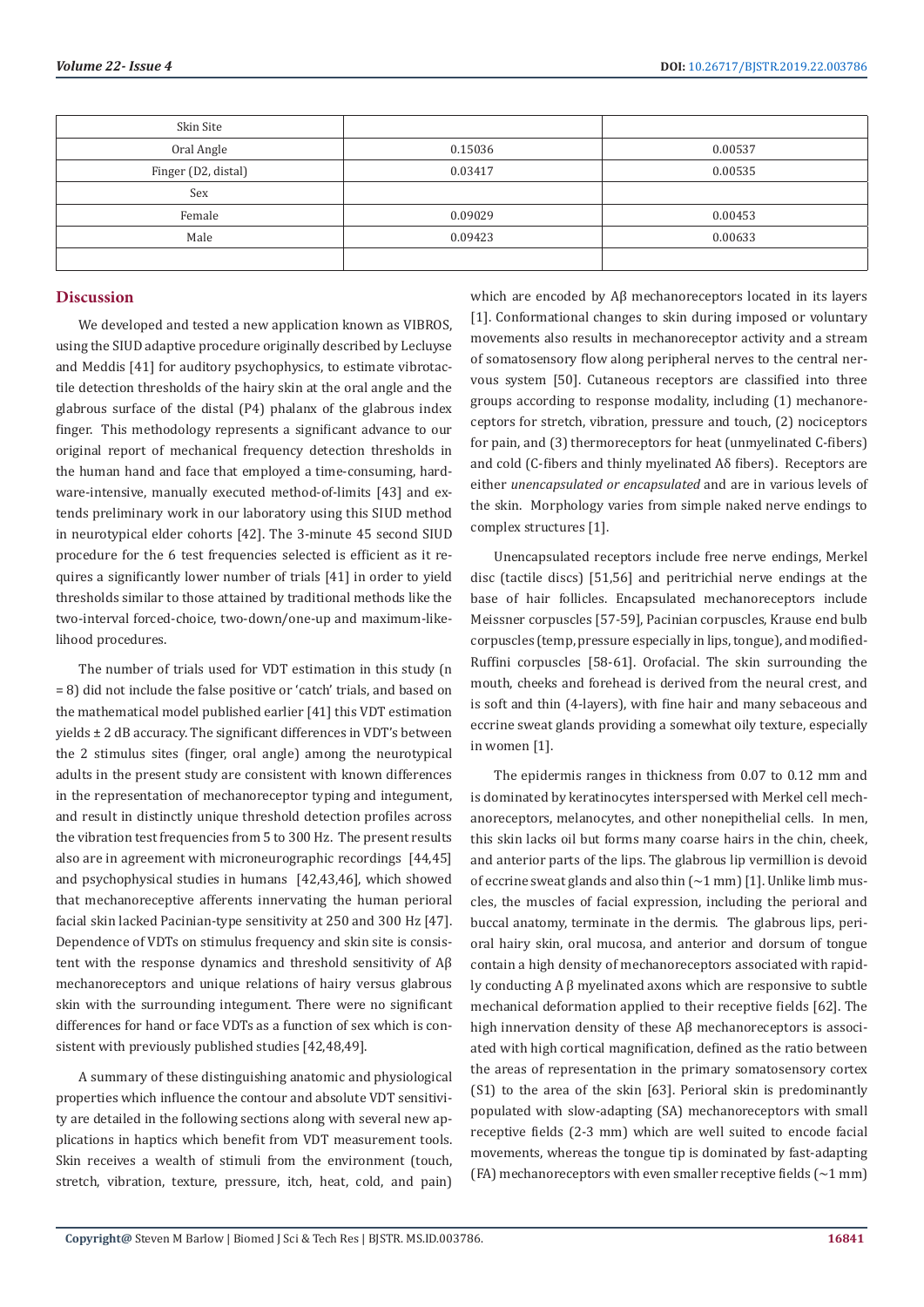[45]. Nordin and Hagbarth [60] described the response characteristics of 84 low-threshold mechanoreceptive afferents innervating facial hairy skin or glabrous lip sampled with microelectrodes from the human infraorbital nerve and found innervation density was highest near the corner of the mouth and on the upper lip.

The activity patterns of single primary SA afferents with large receptive fields were influenced by tangential skin stretch associated with voluntary contraction of facial muscles [60]. These findings suggest that trigeminal mechanoreceptors in hairy and glabrous perioral skin can contribute to facial kinesthesia and proprioception for motor control by signaling small variations in stretching and contraction [50,64]. Hand. In contrast to the face, the skin of the palms and soles, derived from the lateral plate mesoderm, is relatively thick (5-layers, 5+ mm) and glabrous with many eccrine sweat glands, and has individualized sole- and fingerprints that remain unchanged over a lifetime [1]. These skin areas also have a thicker epidermis (0.8 mm on palmar, 1.4 mm on soles) and are designed to tolerate friction and pressure and modulate stiction on smooth surfaces using the sweat glands.

The dermis is approximately 3 mm thick in the palm and tends to be thicker in men than in women. The papillary layer is a thin layer of dermis located immediately beneath the epidermis, and it covers the dermal papillae. The mechanoreceptors of encapsulated Meissner corpuscles reside in some of these papillae and are proximal to the basal lamina. They are sensitive to tactile stimuli of slight deformations in the epidermis and are particularly numerous in the lips, external genitalia, and nipples [1]. Merkel cells are intraepidermal mechanoreceptors that are scarcely distributed in adult skin but are numerous in the glabrous fingertips. Individual Merkel cells are found in close contact with an unmyelinated afferent nerve terminal (nerve plate) and manifest acute sensitivity to light touch [52,65]. They are derived from neural crest cells and another source of epidermal origin [1].

The encapsulated Pacinian corpuscle (PC) is the largest mechanoreceptor found in the dermis close to the hypodermis. Its end organ consists of fluid-filled concentric lamellae which form a capsule over the axon terminal [66]. Over the lifespan, the capsule increases in size and becomes distorted in shape due to the addition of new lamellae around the periphery [67]. The capsule acts as a high-pass filter that limits low-frequency and steadystate pressure stimuli from influencing membrane permeability of the axon terminal, with a best frequency at approximately 250 Hz [68-70]. The anatomic relation of the PC receptor to surrounding integument translates to relatively large receptive fields (several millimeters-to-centimeters in diameter), and well suited for spatial summation [71]. Encapsulated Ruffini corpuscles show directional sensitivity to skin stretch and are in the deepest layer of the dermis known as the reticular layer [1,58-61]. Using microneurography, it has been shown that two types of rapidly adapting units, RA I (Meissner c.) and RA II (Pacinian c.), respond to incipient slippage in the finger-object contact area [73].

It appears that RA I units are the predominant detectors of local slippage and are responsible for grip adjustment, whereas RA II units do not localize partial slippage during precision grip because of their large receptive fields [72]. The interaction of the hand with touched objects results in the propagation of mechanical energy throughout the hand primarily in the 10-100 Hz frequency band which in turn excites mechanoreceptors over wide areas [74,75]), including Pacinian corpuscles owing to their relatively large receptive fields and frequency sensitivity (∼20 Hz to 1 kHz) [66,76- 80]. Other mechanoreceptors such as Merkel cell neurites (SA I), respond to mechanical inputs over the tactile frequency range [81,82]). Similarly, the numerous Meissner corpuscles (RA I) found in the epidermal grooves of the glabrous skin are most responsive to low-frequency mechanical inputs (10–200 Hz) [83].

Contrasting cutaneous sensitivity of the Hand and Face: The differences in the vibrotactile sensitivities of the hand [43,70,84- 86] and face [42,43,87,88] are confirmed in the present report using the SIUD adaptive threshold protocol. The classic Pacinian U-shaped response characteristic in the glabrous hand for vibratory input at 250 Hz is virtually absent in perioral hairy skin [43,44,60,89-91]. This is consistent with histological and physiological studies of facial skin which have not found PC receptors [47,92,93]. The majority of facial muscle fibers insert directly into the skin rather than the connective tissue making it possible for embedded mechanoreceptors such as Ruffini endings to encode proprioceptive information about changes in muscle length and force [50,60].



**Figure 4:** The vibrogram and putative mechanoreceptor typing, frequency sensitivities, and potential contribution to the glabrous hand VDT.

This is interesting given that muscle spindle receptors and Golgi tendon organs, common to limb systems, have not been found in the lower face [94,95]. Mechanoreceptive afferents found in the hand and face can be distinguished by their adaptation profile, best frequency, and receptive field size (Table 3). In a psychophysical vibrotactile detection paradigm such as described in the current report, it is the combination of mechanoreceptor types and their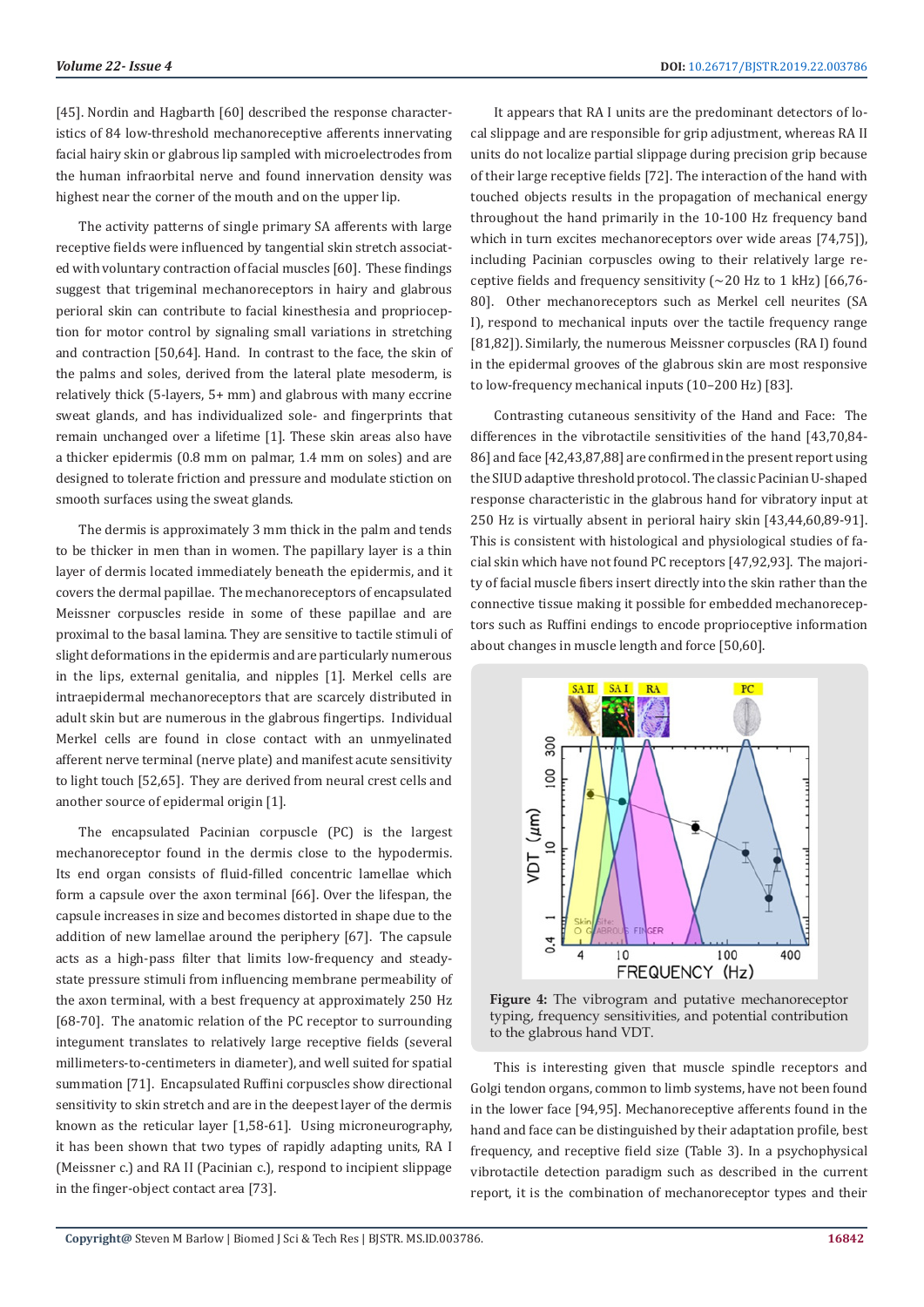respective physiological features (adaptation profile, BF, receptive field size, surrounding integument tissue properties, primary afferent projections, functional representation in the brain, and neurological status) which ultimately determine the mechanical frequency detection threshold function for any given skin site, herein known as a vibrogram (Figure 4).

Vibrotactile sensing and emergent haptic technologies. Biological communication modeling and systems design through neurons and networks [96], is engaging haptics to interface brain (mind) and machine, enhance motor control, and develop artificial tactile sensing using 200 Hz probes for object-shape recognition [97] to complement auditory and visual data streams for cyberphysical information flow and smart device control.

**Table 3:** Classification of cutaneous mechanoreceptors based on their responses to an applied force, the frequency to which each best responds and the size of their receptive fields.

| Mechanoreceptor             | <b>Adaptation Profile</b>            | <b>Best Frequency (Hz)</b> | Receptive Field diameter (mm) |
|-----------------------------|--------------------------------------|----------------------------|-------------------------------|
| Meissner corpuscle          | Rapid-adapting type I (RA I)         | < 50                       | 1-2                           |
| Pacinian corpuscle          | Rapid-adapting type II (RA II or PC) | 250                        | $8 - 30$                      |
| Merkel cell neurite complex | Slow-adapting type I (SA I)          | $5 - 15$                   | $2 - 8$                       |
| Ruffini ending              | Slow-adapting type II (SA II)        | $0 - 10$                   | $2 - 3$                       |

As the largest organ of our body, our skin provides tactile channels that can be used for communication in a variety of taskspecific haptic interface designs [98]. Haptic sensations offer an additional method of communication between systems and operators in environments in which there is visual or auditory overload [99,100]), including the encoding of touch force over a broad spectrum of inputs (5-1000 Hz) [101], presentation of music spanning musical notes C1 (32.7 Hz) to C6 (1046.5 Hz) as vibration to the glabrous skin to facilitate interaction between musicians with hearing impairments and other musicians during group performances [102], or in mission critical situations in which fighter jet pilot controls utilize a haptic interface that is integrated within an antigravity suit using multichannel vibrotactile inputs (varying in frequency between 27.23 Hz and 152.92 Hz) to the lower back, outer/inner thighs, and outer/inner calves [100].

Brain stimulation techniques guided by tactile sensing technologies are showing promise in neurotherapeutics and functional investigation of the brain [103-105]. For example, some investigators are exploring the effects of transcranial direct current stimulation on neuromodulation of primary somatosensory cortex on VDT detection and somatosensory discrimination [106]. Focused Ultrasound (FUS) sonication of S1 has been used to evoke both sonication-specific electroencephalographic (EEG) responses and various tactile sensations from the hand area of the postcentral gyrus [107]. Others have used mapping of local field potentials to elucidate the functional properties of cortical areas involved in multimodal processing of somatosensory inputs, such as the posterior insula, which is regarded as the so-called 'ouch-zone' and presumed to play a key role pain perception. Direct intracerebral recordings, however, have shown that painful and nonpainful stimuli elicit very similar responses throughout the human insula. Non-nociceptive somatosensory stimuli consisted of 250 Hz vibratory bursts (50 ms) on the palmar surface of the index fingertip [108].

Artificial sensory feedback systems is a rapidly emerging technology which incorporates small vibrating tactors, placed at different parts of the body, to provide spatial as well as temporal feedback to compensate for lost proprioception in individuals with lower-limb impairments [109]. Vibrotactile feedback has demonstrated efficacy in individuals with lower-limb amputations, vestibular impairments, and aging-related loss of balance [110-114]. The targeted vibrations range from 60-400 Hz to match the spectral response profiles of cutaneous mechanoreceptors [110,115,116]. Tracking changes in VDT sensitivity is being used to develop new therapeutic approaches to enhance plantar sensitivity to minimize postural instability in progressive movement disorders such as Parkinson's disease [115]. The modulation of precision grip by anticipatory vibrotaction during 100 Hz and 250 Hz stimulation provides important evidence on the role of mechanoreception to influence motor reflex action during voluntary movement [118]. VDTs obtained using 125 Hz stimuli have been used to follow the progression of peripheral neuropathy in the digits [119].

#### **Conclusion**

Our study demonstrated that an automated SIUD adaptive threshold tracking procedure can reliably assess vibrotactile sensitivity for the hand and face in neurotypical adults in a timely manner. This SIUD procedure replicated previous findings which have shown significant main effects for stimulation site and stimulus frequency presumably due to the differences in the density and type of mechanoreceptors innervating the face and glabrous hand. Vibrotactile testing can be used noninvasively map the integrity of Aβ somatosensory pathways. In our present implementation of the automatic SIUD method, the VDT function at a single skin site based on 6 test frequencies (5, 10, 50, 150, 250, 300 Hz) can be measured in approximately 3 minutes 45 seconds. The range of stimulus test frequencies is user-defined and can be expanded to include 400 and 600 Hz vibratory inputs as well.

The incidence of brain injury and progressive neurological disease increases with age, and the sense of touch is altered in older adults [48,120,121]. Automated VDT testing can be used to determine the extent of sensory impairment, and through repeated measurements monitor the progress of the disease or injury, and treatment efficacy.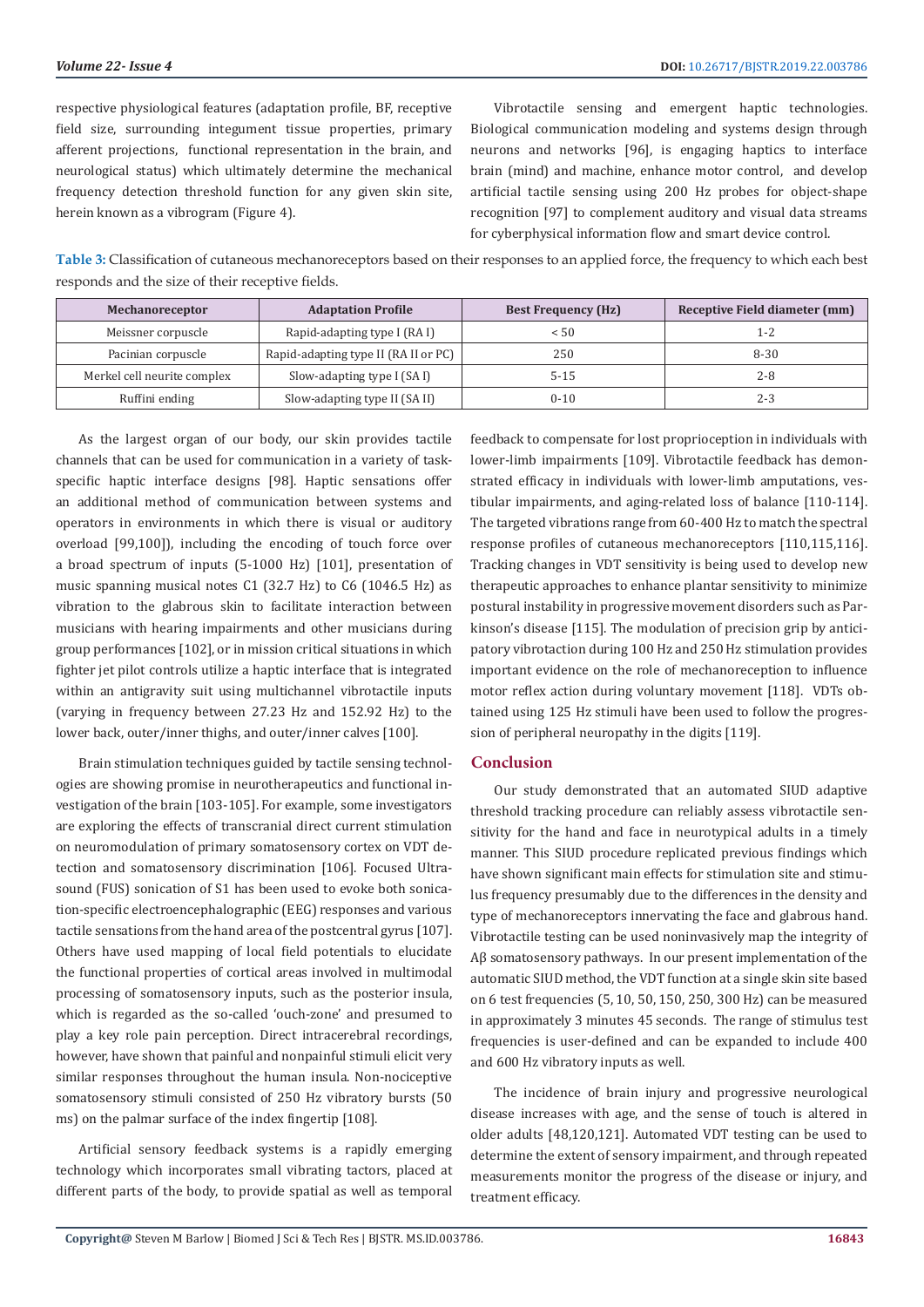# **Acknowledgment**

Special gratitude is expressed to Jari Janis Billiot, Katie Beth Hundley, Chelsey Krug, Kelsey Sestak, AnnaJean Scarborough, and Doug Kieweg for assistance with data collection in this study.

#### **Disclosure Statement**

The authors alone are responsible for the content and writing of the paper. The authors have no conflicts of interest or financial disclosures relevant to this work.

# **Funding**

This work was supported, in part, by the Barkley Trust Foundation at the University of Nebraska-Lincoln (Barlow).

#### **References**

- 1. Arda O, G[öksügür N, Tüzün Y \(2014\) Basic histological structure and](https://www.ncbi.nlm.nih.gov/pubmed/24314373)  [functions of facial skin. Clinics in Dermatology 32\(1\): 3-13.](https://www.ncbi.nlm.nih.gov/pubmed/24314373)
- 2. [Carey L, Lamp G, Turville M \(2016\) The state-of-the-science on](https://www.ncbi.nlm.nih.gov/pubmed/27504989)  [somatosensory function and its impact on daily life in adults and](https://www.ncbi.nlm.nih.gov/pubmed/27504989)  [older adults and following stroke: a scoping review. OTJR: Occupation,](https://www.ncbi.nlm.nih.gov/pubmed/27504989)  [Participation and Health 36\(25\): 275-415.](https://www.ncbi.nlm.nih.gov/pubmed/27504989)
- 3. [Kim J \(2007\) Patterns of sensory abnormality in cortical stroke: evidence](https://www.ncbi.nlm.nih.gov/pubmed/17224568)  [for a dichotomized sensory system. Neurology 68\(3\): 174-180.](https://www.ncbi.nlm.nih.gov/pubmed/17224568)
- 4. [Mah Y, Husain M, Rees G, Nachev P \(2014\) Human brain lesion-deficit](https://www.ncbi.nlm.nih.gov/pubmed/24974384)  [inference remapped. Brain 137\(Pt 9\): 2522-2531.](https://www.ncbi.nlm.nih.gov/pubmed/24974384)
- 5. [Meyer S, De Bruyn N, Lafosse C, Van Dijk M, Michielsen M, et al. \(2016a\)](https://www.ncbi.nlm.nih.gov/pubmed/26719352)  [Somatosensory impairments in the upper limb poststroke: distribution](https://www.ncbi.nlm.nih.gov/pubmed/26719352)  [and association with motor function and visuospatial neglect.](https://www.ncbi.nlm.nih.gov/pubmed/26719352)  [Neurorehabilitation and Neural Repair 30\(8\): 731-742.](https://www.ncbi.nlm.nih.gov/pubmed/26719352)
- 6. [Kenzie J, Semrau J, Findlater S, Yu A, Desai J, et al. \(2016\) Localization](https://www.ncbi.nlm.nih.gov/pubmed/27799902)  [of impaired kinesthetic processing in post-stroke. Frontiers in Human](https://www.ncbi.nlm.nih.gov/pubmed/27799902)  [Neuroscience 10\(505\): 1-13.](https://www.ncbi.nlm.nih.gov/pubmed/27799902)
- 7. [Nijboer T van de port I, Schepers V, Post M, Visser Meily A \(2013\)](https://www.ncbi.nlm.nih.gov/pmc/articles/PMC3650314/)  [Predicting functional outcome after stroke: the influence of neglect on](https://www.ncbi.nlm.nih.gov/pmc/articles/PMC3650314/)  [basic activities in daily living. Frontiers in Human Neuroscience 7\(182\):](https://www.ncbi.nlm.nih.gov/pmc/articles/PMC3650314/)  [1-6.](https://www.ncbi.nlm.nih.gov/pmc/articles/PMC3650314/)
- 8. [Torre K, Hammami N, Metrot J, van Dokkum L, Coroian F, et al. \(2013\)](https://www.ncbi.nlm.nih.gov/pubmed/23474542)  [Somatosensory- related limitation for bimanual coordination after](https://www.ncbi.nlm.nih.gov/pubmed/23474542)  [stroke. Neurorehabilitative Neural Repair 27\(6\): 507-515.](https://www.ncbi.nlm.nih.gov/pubmed/23474542)
- 9. [Meyer S, Kessner S, Cheng B, Bönstrup M, Schulz R, Hummel F \(2016b\)](https://www.ncbi.nlm.nih.gov/pubmed/26900565)  [Voxel-based lesion-symptom mapping of stroke lesions underlying](https://www.ncbi.nlm.nih.gov/pubmed/26900565)  [somatosensory deficits. NeuroImage Clinical 10: 257-266.](https://www.ncbi.nlm.nih.gov/pubmed/26900565)
- 10. [Marmarou A, Anderson R, Ward J, Sung C Choi, Harold F Young, et al.](https://thejns.org/view/journals/j-neurosurg/75/Supplement/article-pS59.xml)  [\(1991\) Impact of ICP instability and hypotension on outcome in patients](https://thejns.org/view/journals/j-neurosurg/75/Supplement/article-pS59.xml)  [with severe head trauma. Journal of Neurosurgery 75: S59-66.](https://thejns.org/view/journals/j-neurosurg/75/Supplement/article-pS59.xml)
- 11. [Webster K, Sun M, Crack P, O Brien T, Shultz S, et al. \(2017\)](https://www.ncbi.nlm.nih.gov/pubmed/28086980)  [Inflammation in epileptogenesis after traumatic brain injury. Journal of](https://www.ncbi.nlm.nih.gov/pubmed/28086980)  [Neuroinflammation 14\(10\): 1-17.](https://www.ncbi.nlm.nih.gov/pubmed/28086980)
- 12. [Mendez C, Hurley R, Lassonde M, Zhang L, Taber K \(2005\) Mild traumatic](https://www.ncbi.nlm.nih.gov/pubmed/16179650)  [brain injury: neuroimaging of sports-related concussion. Journal of](https://www.ncbi.nlm.nih.gov/pubmed/16179650)  [Neuropsychiatry Clinical Neuroscience 17\(3\): 297-303.](https://www.ncbi.nlm.nih.gov/pubmed/16179650)
- 13. [Beaumont A, Marmarou A, Czigner A, Yamamoto M, Demetriadou K, et](https://www.ncbi.nlm.nih.gov/pubmed/10596383)  [al. \(1999\) The impact-acceleration model of head injury: Injury severity](https://www.ncbi.nlm.nih.gov/pubmed/10596383)  [predicts motor and cognitive performance after trauma. Neurology](https://www.ncbi.nlm.nih.gov/pubmed/10596383)  [Research 21\(8\): 742-754.](https://www.ncbi.nlm.nih.gov/pubmed/10596383)
- 14. [De Beaumont L, Lassonde M, Leclerc S, Theoret H \(2007\) Long-term](https://www.ncbi.nlm.nih.gov/pubmed/17762745)  [and cumulative effects of sports concussions on motor cortex inhibition.](https://www.ncbi.nlm.nih.gov/pubmed/17762745)  [Neurosurgery 61\(2\): 329-337.](https://www.ncbi.nlm.nih.gov/pubmed/17762745)
- 15. [Laskowski R, Creed J, Raghupathi R \(2015\) Pathophysiology of mild](https://www.ncbi.nlm.nih.gov/pubmed/26269903) [TBI: implications for altered signaling pathways. In: Kobeissy FH, editor.](https://www.ncbi.nlm.nih.gov/pubmed/26269903) [Brain Neurotrauma: Molecular, Neuropsychological, and Rehabilitation](https://www.ncbi.nlm.nih.gov/pubmed/26269903) [Aspects. Boca Raton \(FL\): CRC Press/Taylor & Francis.](https://www.ncbi.nlm.nih.gov/pubmed/26269903)
- 16. [Schneider J, Diamond S, Markham C \(1986\) Deficits in orofacial](https://www.ncbi.nlm.nih.gov/pubmed/3963772) [sensorimotor function in Parkinson's disease. Annals of Neurology](https://www.ncbi.nlm.nih.gov/pubmed/3963772) [19\(3\): 275-282.](https://www.ncbi.nlm.nih.gov/pubmed/3963772)
- 17. [Shin H, Kang S, Sohn, Y \(2005\) Dopaminergic influence on disturbed](https://www.ncbi.nlm.nih.gov/pubmed/16092109) [spatial discrimination in Parkinson's disease. Movement Disorders](https://www.ncbi.nlm.nih.gov/pubmed/16092109) [20\(12\): 1640-1643.](https://www.ncbi.nlm.nih.gov/pubmed/16092109)
- 18. [Cao H, Xu X, Zhao Y, Long D, Zhang M \(2011\) Altered brain activation](https://www.ncbi.nlm.nih.gov/pubmed/21998100) [and connectivity in early Parkinson disease tactile perception. American](https://www.ncbi.nlm.nih.gov/pubmed/21998100) [Journal of Neuroradiology 32\(10\): 1969-1974.](https://www.ncbi.nlm.nih.gov/pubmed/21998100)
- 19. [Conte A, Khan N, Defazio G, Rothwell J, Berardelli A \(2013\)](https://www.ncbi.nlm.nih.gov/pubmed/24217516) [Pathophysiology of somatosensory abnormalities in Parkinson disease.](https://www.ncbi.nlm.nih.gov/pubmed/24217516) [Nature Reviews Neurology 9\(12\): 687-697.](https://www.ncbi.nlm.nih.gov/pubmed/24217516)
- 20. [Lee M, Lyoo C, Lee M, Sim J, Cho H, Choi Y \(2010\) Impaired finger dexterity](https://www.ncbi.nlm.nih.gov/pubmed/20721911) [in patients with Parkinson's disease correlates with discriminative](https://www.ncbi.nlm.nih.gov/pubmed/20721911) [cutaneous sensory dysfunction. Movement Disorders 25\(15\): 2531-](https://www.ncbi.nlm.nih.gov/pubmed/20721911) [2535.](https://www.ncbi.nlm.nih.gov/pubmed/20721911)
- 21. [Nelson A, Premji A, Rai N, Hoque T, Tommerdahl M, Chen R \(2012\)](https://www.ncbi.nlm.nih.gov/pubmed/22384496) [Dopamine alters tactile perception in Parkinson's disease. The Canadian](https://www.ncbi.nlm.nih.gov/pubmed/22384496) [Journal of Neurological Science 39\(1\): 52-57.](https://www.ncbi.nlm.nih.gov/pubmed/22384496)
- 22. [Brefel Courbon C, Payoux P, Thalamas C, Ory F, Quelven I, et al. \(2005\)](https://www.ncbi.nlm.nih.gov/pubmed/16078219) [Effect of levodopa on pain threshold in Parkinson's disease: a clinical](https://www.ncbi.nlm.nih.gov/pubmed/16078219) [and positron emission tomography study. Movement Disorders 20\(12\):](https://www.ncbi.nlm.nih.gov/pubmed/16078219) [1557-1563.](https://www.ncbi.nlm.nih.gov/pubmed/16078219)
- 23. [Ciampi de Andrade D, Lefaucheur J, Galhardoni R, Ferreira K, Brandão](https://www.ncbi.nlm.nih.gov/pubmed/22456108) [Paiva A, et al. \(2012\) Subthalamic deep brain stimulation modulates](https://www.ncbi.nlm.nih.gov/pubmed/22456108) [small fiber-dependent sensory thresholds in Parkinson's disease. Pain](https://www.ncbi.nlm.nih.gov/pubmed/22456108) [153 \(5\): 1107-1113.](https://www.ncbi.nlm.nih.gov/pubmed/22456108)
- 24. [Kawamura Y, Dyck P, Shimono M \(1981\) Morphometric comparison](https://www.ncbi.nlm.nih.gov/pubmed/7299423) [of the vulnerability of peripheral motor and sensory neurons in](https://www.ncbi.nlm.nih.gov/pubmed/7299423) [amyotrophic lateral sclerosis. Journal of Neuropathology Experimental](https://www.ncbi.nlm.nih.gov/pubmed/7299423) [Neurology 40\(6\): 667-675.](https://www.ncbi.nlm.nih.gov/pubmed/7299423)
- 25. [Guo Y, Wu D, Wu H, Wu SY, Yang C, et al. \(2009\) Sensory involvement](https://www.ncbi.nlm.nih.gov/pubmed/19293633) [in the SOD1-G93A mouse model of amyotrophic lateral sclerosis.](https://www.ncbi.nlm.nih.gov/pubmed/19293633) [Experimental Molecular Medicine 41\(3\): 140-150.](https://www.ncbi.nlm.nih.gov/pubmed/19293633)
- 26. [Sábado J, Casanovas A, Tarabal O, Hereu M, Piedrafita L, et al. \(2014\)](https://www.hindawi.com/journals/bmri/2014/852163/) [Accumulation of misfolded SOD1 in dorsal root ganglion degenerating](https://www.hindawi.com/journals/bmri/2014/852163/) [proprioceptive sensory neurons of transgenic mice with amyotrophic](https://www.hindawi.com/journals/bmri/2014/852163/) [lateral sclerosis. BioMed Research International 2014: ID 852163: 1-13.](https://www.hindawi.com/journals/bmri/2014/852163/)
- 27. [Iglesias C, Sangari S, El Mendili M, Benali H, Marchand Pauvert V, et al.](https://www.ncbi.nlm.nih.gov/pubmed/25712823) [\(2015\) Electrophysiological and spinal imaging evidences for sensory](https://www.ncbi.nlm.nih.gov/pubmed/25712823) [dysfunction in amyotrophic lateral sclerosis. BMJ Open 5\(2\): e007659.](https://www.ncbi.nlm.nih.gov/pubmed/25712823)
- 28. [Cohen Adad J, El Mendili M, Morizot Koutlidis R, Lehéricy S, Meininger](https://www.ncbi.nlm.nih.gov/pubmed/22881412) [V, et al. \(2013\) Involvement of spinal sensory pathway in ALS and](https://www.ncbi.nlm.nih.gov/pubmed/22881412) [specificity of cord atrophy to lower motor neuron degeneration.](https://www.ncbi.nlm.nih.gov/pubmed/22881412) [Amyotrophic Lateral Sclerosis and Frontotemporal Degeneration 14\(1\):](https://www.ncbi.nlm.nih.gov/pubmed/22881412) [30-38.](https://www.ncbi.nlm.nih.gov/pubmed/22881412)
- 29. [Hammad M, Silva A, Glass J, Sladky JT, Benatar M \(2007\) Clinical,](https://www.ncbi.nlm.nih.gov/pubmed/18071143) [electrophysiologic, and pathologic evidence for sensory abnormalities](https://www.ncbi.nlm.nih.gov/pubmed/18071143) [in ALS. Neurology 69\(24\): 2236-2242.](https://www.ncbi.nlm.nih.gov/pubmed/18071143)
- 30. [Tomešová J, Gruberova J, Lacigova S, Cechurova D, Jankovec Z, et al. \(2013\)](https://www.ncbi.nlm.nih.gov/pubmed/23964895) [Differences in skin microcirculation on the upper and lower extremities](https://www.ncbi.nlm.nih.gov/pubmed/23964895) [in patients with diabetes mellitus: relationship of diabetic neuropathy](https://www.ncbi.nlm.nih.gov/pubmed/23964895) [and skin microcirculation. Diabetes Technology & Therapeutics 15\(11\):](https://www.ncbi.nlm.nih.gov/pubmed/23964895) [968-975.](https://www.ncbi.nlm.nih.gov/pubmed/23964895)
- 31. [Burakgazi A, AlMahameed S \(2016\) Cardiac Involvement in Peripheral](https://www.ncbi.nlm.nih.gov/pubmed/26905912) [Neuropathies. Journal of Clinical Neuromuscular Disease 17\(3\): 120-](https://www.ncbi.nlm.nih.gov/pubmed/26905912) [128.](https://www.ncbi.nlm.nih.gov/pubmed/26905912)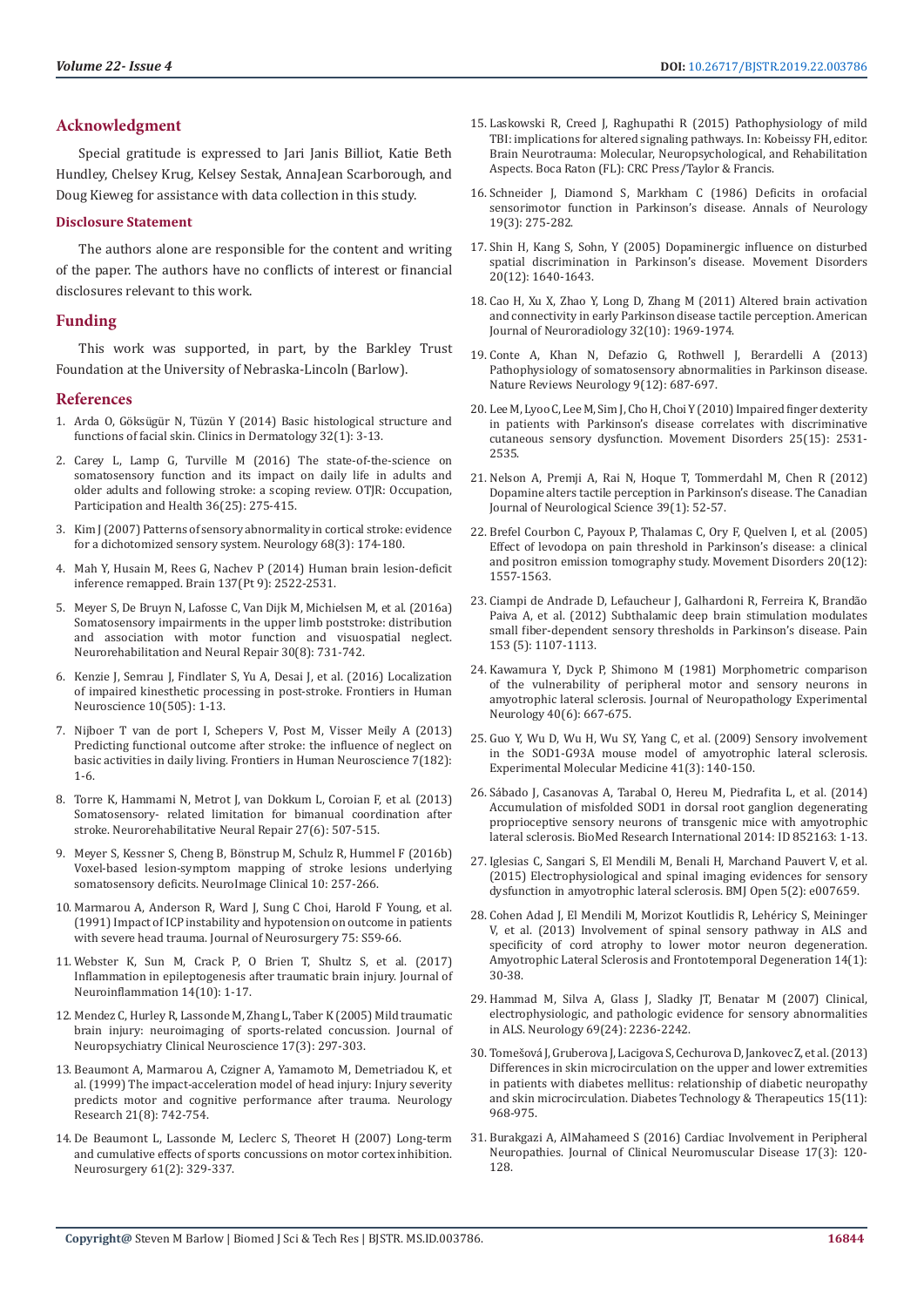- 32. [Joo Kim Y, Rogers J, Kwok G, Dunn W, Holm M \(2016\) Somatosensation](https://www.ncbi.nlm.nih.gov/pubmed/26914066)  [Differences in Older Adults with and Without Diabetes, and by Age](https://www.ncbi.nlm.nih.gov/pubmed/26914066)  [Group. Occupational Therapy in Healthcare 30\(3\): 231-244.](https://www.ncbi.nlm.nih.gov/pubmed/26914066)
- 33. [Tsai H, Sung Y, de Jesus Perez V \(2016\) Recent advances in the](https://www.ncbi.nlm.nih.gov/pmc/articles/PMC5130072/)  [management of pulmonary arterial hypertension. F1000 Research](https://www.ncbi.nlm.nih.gov/pmc/articles/PMC5130072/)  [5\(2755\): 1-10.](https://www.ncbi.nlm.nih.gov/pmc/articles/PMC5130072/)
- 34. [Lincoln N, Crow J, Jackson J, Waters G, Adams S, Hodgson P \(1991\) The](https://journals.sagepub.com/doi/10.1177/026921559100500403)  [unreliability of sensory assessment. Clinical Rehabilitation 5: 273-282.](https://journals.sagepub.com/doi/10.1177/026921559100500403)
- 35. [Smania N, Montagnana B, Faccioli S, Fiaschi A, Aglioti S \(2003\)](https://www.ncbi.nlm.nih.gov/pubmed/14639572)  [Rehabilitation of somatic sensation and related deficit of motor control](https://www.ncbi.nlm.nih.gov/pubmed/14639572)  [in patients with pure sensory stroke. Arch Phys Med Rehabilitation](https://www.ncbi.nlm.nih.gov/pubmed/14639572)  [84\(11\): 1692-1702.](https://www.ncbi.nlm.nih.gov/pubmed/14639572)
- 36. [Connell L, Lincoln N, Radford K \(2008\) Somatosensory impairment](https://www.ncbi.nlm.nih.gov/pubmed/18678576)  [after stroke: frequency of different deficits and their recovery. Clinical](https://www.ncbi.nlm.nih.gov/pubmed/18678576)  [Rehabilitation 22\(8\): 758-767.](https://www.ncbi.nlm.nih.gov/pubmed/18678576)
- 37. [Winward C, Halligan P, Wade D \(1999\) Current practice and clinical](https://www.ncbi.nlm.nih.gov/pubmed/10327097)  [relevance of somatosensory assessment after stroke. Clinical](https://www.ncbi.nlm.nih.gov/pubmed/10327097)  [Rehabilitation 13\(1\): 48-55.](https://www.ncbi.nlm.nih.gov/pubmed/10327097)
- 38. [Sommerfield D, von Arbin M \(2004\) The impact of somatosensory](https://www.ncbi.nlm.nih.gov/pubmed/15053123)  [function on activity performance and length of hospital stay in geriatric](https://www.ncbi.nlm.nih.gov/pubmed/15053123)  [patients with stroke. Clinical Rehabilitation 18\(2\): 149-155.](https://www.ncbi.nlm.nih.gov/pubmed/15053123)
- 39. [Gray D, Hollingsworth H, Stark S, Morgan K \(2006\) Participation survey/](https://www.ncbi.nlm.nih.gov/pubmed/16442971) [mobility: Psychometric properties of a measure of participation for](https://www.ncbi.nlm.nih.gov/pubmed/16442971)  [people with mobility impairments and limitations. Archives of Physical](https://www.ncbi.nlm.nih.gov/pubmed/16442971)  [Medicine and Rehabilitation 87\(2\): 189-197.](https://www.ncbi.nlm.nih.gov/pubmed/16442971)
- 40. [Baum C \(2011\) Fulfilling the promise: Supporting participation in daily](https://www.ncbi.nlm.nih.gov/pubmed/21272711)  [life. Archives of Physical Medicine and Rehabilitation 92\(2\): 169-175.](https://www.ncbi.nlm.nih.gov/pubmed/21272711)
- 41. [Lecluyse W, Meddis R \(2009\) A simple single-interval adaptive procedure](https://www.ncbi.nlm.nih.gov/pubmed/19894836)  [for estimating thresholds in normal and impaired listeners. The Journal](https://www.ncbi.nlm.nih.gov/pubmed/19894836)  [of the Acoustical Society of America 126\(5\): 2570-2579.](https://www.ncbi.nlm.nih.gov/pubmed/19894836)
- 42. [Venkatesan L, Barlow SM, Kieweg D \(2015\) Age- and sex-related changes](https://www.ncbi.nlm.nih.gov/pubmed/25248543)  [in vibrotactile sensitivity of hand and face in neurotypical adults.](https://www.ncbi.nlm.nih.gov/pubmed/25248543)  [Somatosensory Motor Research 32\(1\): 44-50.](https://www.ncbi.nlm.nih.gov/pubmed/25248543)
- 43. [Barlow SM \(1987\) Mechanical frequency detection thresholds in the](https://www.ncbi.nlm.nih.gov/pubmed/3569454)  [human face. Experimental Neurology 96\(2\): 253-261.](https://www.ncbi.nlm.nih.gov/pubmed/3569454)
- 44. [Johansson R, Trulsson M, Olsson K, Westberg K \(1988\) Mechanoreceptor](https://link.springer.com/article/10.1007/BF00248518/)  [activity from the human face and oral mucosa. Experimental Brain](https://link.springer.com/article/10.1007/BF00248518/)  [Research 72\(1\): 204-208.](https://link.springer.com/article/10.1007/BF00248518/)
- 45. [Trulsson M, Johansson R \(2002\) Orofacial mechanoreceptors in humans:](https://www.ncbi.nlm.nih.gov/pubmed/12356430)  [encoding characteristics and responses during natural orofacial](https://www.ncbi.nlm.nih.gov/pubmed/12356430)  [behaviors. Behavioral Brain Research 135\(1-2\): 27-33.](https://www.ncbi.nlm.nih.gov/pubmed/12356430)
- 46. [Hollins M, Delemos K, Goble A \(1991\) Vibrotactile adaptation on the](https://link.springer.com/article/10.3758/BF03211612)  [face. Perception & Psychophysics 49\(1\): 21-30.](https://link.springer.com/article/10.3758/BF03211612)
- 47. [Munger B, Halata Z \(1983\) The sensory innervation of primate facial](https://www.sciencedirect.com/science/article/pii/0165017383900218)  [skin. I. Hairy skin. Brain Research 286\(1\): 45-80.](https://www.sciencedirect.com/science/article/pii/0165017383900218)
- 48. [Gescheider G, Bolanowski S, Hall K, Hoffman K, Verrillo R \(1994\) The](https://www.ncbi.nlm.nih.gov/pubmed/7778411)  [effects of aging on information-processing channels in the sense of](https://www.ncbi.nlm.nih.gov/pubmed/7778411)  [touch: I. Absolute sensitivity. Somatosensory & Motor Research 11\(4\):](https://www.ncbi.nlm.nih.gov/pubmed/7778411)  [345-357.](https://www.ncbi.nlm.nih.gov/pubmed/7778411)
- 49. [Verrillo R \(1979a\) Comparison of vibrotactile threshold and](https://link.springer.com/article/10.3758/BF03199857)  [suprathreshold responses in men and women. Perception &](https://link.springer.com/article/10.3758/BF03199857)  [Psychophysics 26\(1\): 20-24.](https://link.springer.com/article/10.3758/BF03199857)
- 50. [Barlow SM \(1998\) Real time modulation of speech--orofacial motor](https://www.ncbi.nlm.nih.gov/pubmed/9836140)  [performance by means of motion sense. Journal of Communication](https://www.ncbi.nlm.nih.gov/pubmed/9836140)  [Disorders 31\(6\): 511-533.](https://www.ncbi.nlm.nih.gov/pubmed/9836140)
- 51. [Merkel FS \(1875\) Tastzellen und tastkörperchen bei den hausthieren](https://link.springer.com/article/10.1007/BF02933819)  [und beim menschen. Archiv für mikroskopische Anatomie 11: 636-652.](https://link.springer.com/article/10.1007/BF02933819)
- 52. [Hashimoto K \(1972\) The ultrastructure of the skin of human embryos.](https://www.ncbi.nlm.nih.gov/pmc/articles/PMC1271116/)  [X. Merkel tactile cells in the finger and nail. Journal of Anatomy 111\(1\):](https://www.ncbi.nlm.nih.gov/pmc/articles/PMC1271116/)  [99-120.](https://www.ncbi.nlm.nih.gov/pmc/articles/PMC1271116/)
- 53. [Briggaman R, Wheeler C \(1975\) The epidermal-dermal junction. Journal](https://www.ncbi.nlm.nih.gov/pubmed/1097542) [of Investigative Dermatology 65\(1\): 71-84.](https://www.ncbi.nlm.nih.gov/pubmed/1097542)
- 54. [Corcuff P, Bertrand C, Leveque J \(1993\) Morphometry of human](https://link.springer.com/article/10.1007/BF00376820) [epidermis in vivo by real-time confocal microscopy. Archives of](https://link.springer.com/article/10.1007/BF00376820) [Dermatology Research 285: 475-481.](https://link.springer.com/article/10.1007/BF00376820)
- 55. [Halata Z, Grim M, Bauman K \(2003\) Friedrich Sigmund Merkel and his](https://www.ncbi.nlm.nih.gov/pubmed/12552639) ["Merkel cell", morphology, development, and physiology: review and](https://www.ncbi.nlm.nih.gov/pubmed/12552639) [new results. The Anatomical Record. Part A. Discoveries in Molecular,](https://www.ncbi.nlm.nih.gov/pubmed/12552639) [Cellular and Evolutionary Biology 271\(1\): 225-239.](https://www.ncbi.nlm.nih.gov/pubmed/12552639)
- 56. [Morrison K, Miesegaes G, Lumpkin E, Maricich S \(2009\) Mammalian](https://www.ncbi.nlm.nih.gov/pubmed/19782676) [merkel cells are descended from the epidermal lineage. Developmental](https://www.ncbi.nlm.nih.gov/pubmed/19782676) [Biology 336\(1\): 76-83.](https://www.ncbi.nlm.nih.gov/pubmed/19782676)
- 57. [Young B, Lowe J, Stevens A, Heath J \(2006\) Wheater's Functional](https://www.elsevier.com/books/wheaters-functional-histology/young/978-0-7020-4747-3) [Histology: A Text and Colour Atlas. 5th ed. London: Churchill Livingstone,](https://www.elsevier.com/books/wheaters-functional-histology/young/978-0-7020-4747-3) [pp. 167-185.](https://www.elsevier.com/books/wheaters-functional-histology/young/978-0-7020-4747-3)
- 58. [Mescher A \(2010\) Junqueira's Basic Histology: Text and Atlas. \(12th](https://www.researchgate.net/publication/283490690_Junqueira) [edn.\). Singapore: McGraw-Hill Medical pp. 480.](https://www.researchgate.net/publication/283490690_Junqueira)
- 59. Kierszenbaum A, Tres L (2012) Histology and Cell Biology: An Introduction to Pathology. 3rd edn. Philadelphia: Elsevier Saunders, pp. 339-363.
- 60. [Nordin M, Hagbarth K \(1989\) Mechanoreceptive units in the human](https://www.ncbi.nlm.nih.gov/pubmed/2922999) [infra-orbital nerve. Acta Physiologica Scandinavica 135\(2\): 149-161.](https://www.ncbi.nlm.nih.gov/pubmed/2922999)
- 61. Pawlina W, Ross M (2011) Histology: A Text and Atlas. ( $6<sup>th</sup>$  edn.). Philadelphia: Lippincott Williams & Wilkins, pp 488-525.
- 62. Trulsson M, Essick G Mechanosensation (2004) In: Miles TS, Nauntofte B, Svensson P (Eds.), Clinical Oral Physiology. Copenhagen: Quintessence Books, pp. 165-197.
- 63. [Toda T, Taoka M \(2004\) Converging patterns of inputs from oral](https://www.ncbi.nlm.nih.gov/pubmed/15014923) [structures in the postcentral somatosensory cortex of conscious](https://www.ncbi.nlm.nih.gov/pubmed/15014923) [macaque monkeys. Experimental Brain Research 158\(1\): 43-49.](https://www.ncbi.nlm.nih.gov/pubmed/15014923)
- 64. [Rosner A, Barlow SM \(2016\) Hemodynamic changes in cortical](https://www.ncbi.nlm.nih.gov/pubmed/27550186) [sensorimotor systems following hand and orofacial motor tasks and](https://www.ncbi.nlm.nih.gov/pubmed/27550186) [pulsed pneumotactile stimulation. Somatosensory & Motor Research](https://www.ncbi.nlm.nih.gov/pubmed/27550186) [33\(3-4\): 145-155.](https://www.ncbi.nlm.nih.gov/pubmed/27550186)
- 65. Morrison K, Miesegaes G, Lumpkin E, Maricich S (2009) Mammalian merkel cells are descended from the epidermal lineage. Developmental Biology 336(1): 76-83.
- 66. [Cauna N, Mannan G \(1958\) The structure of human digital Pacinian](https://www.ncbi.nlm.nih.gov/pmc/articles/PMC1244958/) [corpuscles \(corpus cula lamellosa\) and its functional significance.](https://www.ncbi.nlm.nih.gov/pmc/articles/PMC1244958/) [Journal of Anatomy 92\(1\): 1-20.](https://www.ncbi.nlm.nih.gov/pmc/articles/PMC1244958/)
- 67. Cauna N (1965) The effects of aging on the receptor's organs of the human dermis. In: Montagna W, editor. Advances in Biology of Skin, New York, NY: Pergamon Press, p. 63-96.
- 68. [Loewenstein W, Mendelson M \(1965\) Components of receptor](https://www.ncbi.nlm.nih.gov/pubmed/14321486) [adaptation in a Pacinian corpuscle. Journal of Physiology 177: 377-397.](https://www.ncbi.nlm.nih.gov/pubmed/14321486)
- 69. [Loewenstein W, Skalak R \(1966\) Mechanical transmission in a Pacinian](https://www.ncbi.nlm.nih.gov/pubmed/5942033) [corpuscle. An analysis and a theory. Journal of Physiology 182\(2\): 346-](https://www.ncbi.nlm.nih.gov/pubmed/5942033) [378.](https://www.ncbi.nlm.nih.gov/pubmed/5942033)
- 70. [Verrillo R \(1979b\) Change in vibrotactile thresholds as a function of age.](https://www.ncbi.nlm.nih.gov/pubmed/515740) [Sensory Processes 3\(1\): 49-59.](https://www.ncbi.nlm.nih.gov/pubmed/515740)
- 71. [Gescheider G, Bolanowski S, Verrillo R \(2004\) Some characteristics of](https://www.ncbi.nlm.nih.gov/pubmed/14684245) [tactile channels. Behavioral Brain Research 148\(1-2\): 35-40.](https://www.ncbi.nlm.nih.gov/pubmed/14684245)
- 72. [Johnson K \(2001\) The roles and functions of cutaneous](https://www.ncbi.nlm.nih.gov/pubmed/11502392) [mechanoreceptors. Current Opinions in Neurobiology 11\(4\): 455-461.](https://www.ncbi.nlm.nih.gov/pubmed/11502392)
- 73. [Johansson R, Westling G \(1987\) Signals in tactile afferents from the](https://link.springer.com/article/10.1007/BF00236210) [fingers eliciting adaptive motor responses during the precision grip.](https://link.springer.com/article/10.1007/BF00236210) [Experimental Brain Research 66\(1\): 141-154.](https://link.springer.com/article/10.1007/BF00236210)
- 74. [Johansson R, Flanagan J \(2009\) Coding and use of tactile signals from the](https://www.nature.com/articles/nrn2621) [fingertips in object manipulation tasks. Nature Reviews Neuroscience](https://www.nature.com/articles/nrn2621) [10\(5\): 345-359.](https://www.nature.com/articles/nrn2621)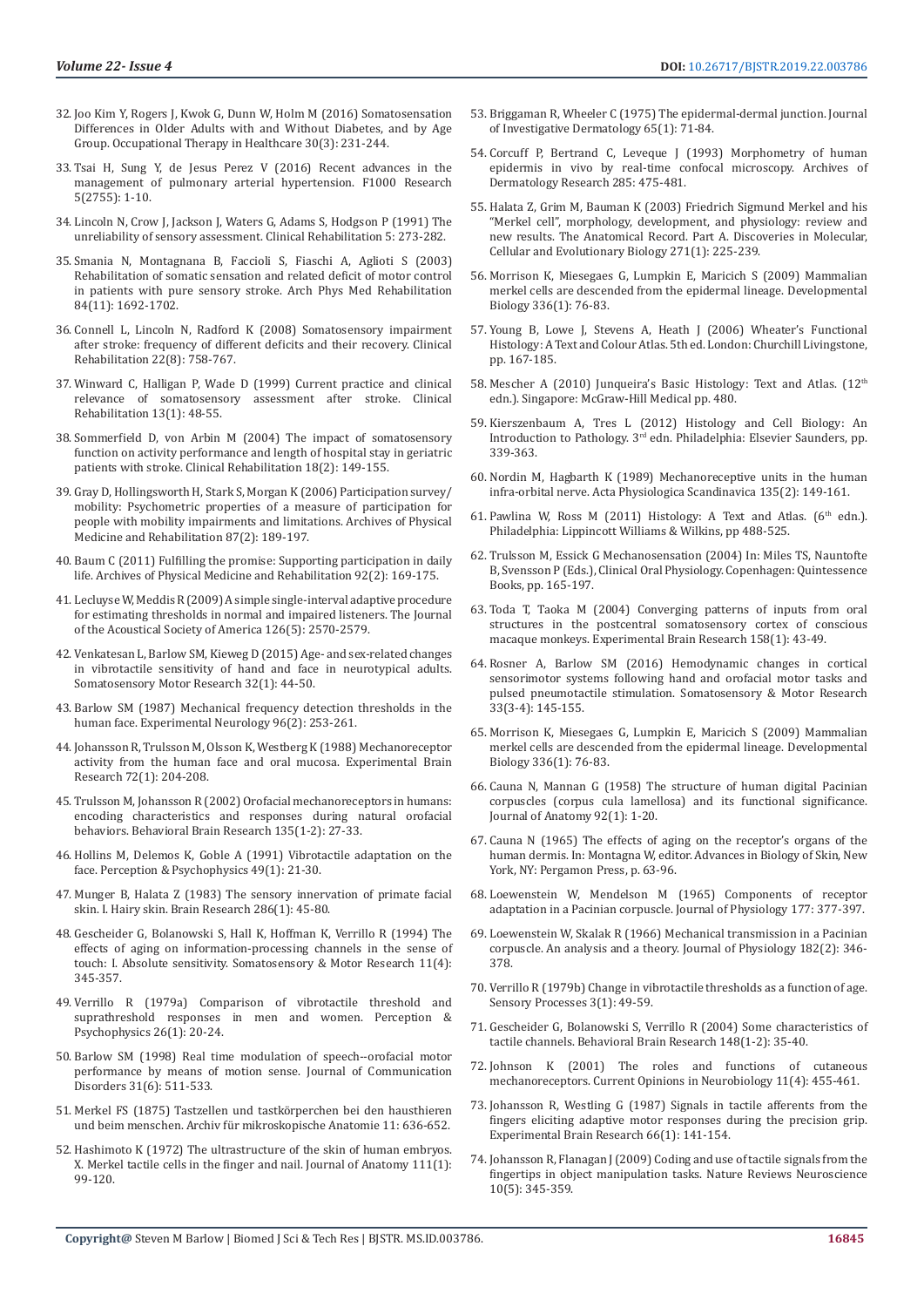- 75. [Shao Y, Hayward V, Visell Y \(2016\) Spatial patterns of cutaneous vibration](https://www.ncbi.nlm.nih.gov/pubmed/27035957)  [during whole-hand haptic interactions. PNAS 113\(15\): 4188-4193.](https://www.ncbi.nlm.nih.gov/pubmed/27035957)
- 76. [Johansson R, Vallbo A \(1979\) Tactile sensibility in the human hand:](https://www.ncbi.nlm.nih.gov/pmc/articles/PMC1281571/)  [Relative and absolute densities of four types of mechanoreceptive units](https://www.ncbi.nlm.nih.gov/pmc/articles/PMC1281571/)  [in glabrous skin. Journal of Physiology 286: 283-300.](https://www.ncbi.nlm.nih.gov/pmc/articles/PMC1281571/)
- 77. [Järvilehto T, Hämäläinen H, Soininen K \(1981\) Peripheral neural basis of](https://www.ncbi.nlm.nih.gov/pubmed/7260622)  [tactile sensations in man: II. Characteristics of human mechanoreceptors](https://www.ncbi.nlm.nih.gov/pubmed/7260622)  [in the hairy skin and correlations of their activity with tactile sensations.](https://www.ncbi.nlm.nih.gov/pubmed/7260622)  [Brain Research 219\(1\): 13-27.](https://www.ncbi.nlm.nih.gov/pubmed/7260622)
- 78. [Kumamoto K, Senuma H, Ebara S, Matsuura T \(1993\) Distribution of](https://www.ncbi.nlm.nih.gov/pmc/articles/PMC1259863/)  [Pacinian corpuscles in the hand of the monkey, Macaca fuscata. Journal](https://www.ncbi.nlm.nih.gov/pmc/articles/PMC1259863/)  [of Anatomy 183\(1\): 149-154.](https://www.ncbi.nlm.nih.gov/pmc/articles/PMC1259863/)
- 79. [Stark B, Carlstedt T, Hallin R, Risling M \(1998\) Distribution of human](https://www.sciencedirect.com/science/article/abs/pii/S0266768198800600)  [Pacinian corpuscule in the hand. Journal of Hand Surgery 23\(3\): 370-](https://www.sciencedirect.com/science/article/abs/pii/S0266768198800600) [372.](https://www.sciencedirect.com/science/article/abs/pii/S0266768198800600)
- 80. [Edin B, Abbs J \(1991\) Finger movement responses of cutaneous](https://www.ncbi.nlm.nih.gov/pubmed/2051199)  [mechanoreceptors in the dorsal skin of the human hand. Journal of](https://www.ncbi.nlm.nih.gov/pubmed/2051199)  [Neurophysiology 65\(3\): 657-670.](https://www.ncbi.nlm.nih.gov/pubmed/2051199)
- 81. [Gottschaldt K, Vahle Hinz C \(1981\) Merkel cell receptors: Structure and](https://www.ncbi.nlm.nih.gov/pubmed/7280690)  [transducer function. Science 214\(4517\): 183-186.](https://www.ncbi.nlm.nih.gov/pubmed/7280690)
- 82. [Maksimovic S, Nakatani M, Baba Y, Nelson A, Marshall K, et al. \(2014\)](https://www.nature.com/articles/nature13250)  [Epidermal Merkel cells are mechanosensory cells that tune mammalian](https://www.nature.com/articles/nature13250)  [touch receptors. Nature 509\(7502\): 617-621.](https://www.nature.com/articles/nature13250)
- 83. [Goodwin A, Youl B, Zimmerman N \(1981\) Single quickly adapting](https://www.ncbi.nlm.nih.gov/pubmed/7463104)  [mechanoreceptive afferents innervating monkey glabrous skin:](https://www.ncbi.nlm.nih.gov/pubmed/7463104)  [Response to two vibrating probes. Journal of Neurophysiology 45\(2\):](https://www.ncbi.nlm.nih.gov/pubmed/7463104)  [227-242.](https://www.ncbi.nlm.nih.gov/pubmed/7463104)
- 84. [Verrillo R \(1980\) Age related changes in the sensitivity to vibration.](https://www.ncbi.nlm.nih.gov/pubmed/7410775)  [Journal of Gerontology 35\(2\): 185-193.](https://www.ncbi.nlm.nih.gov/pubmed/7410775)
- 85. [Verrillo R \(1982\) Effects of aging on the suprathreshold responses to](https://link.springer.com/article/10.3758/BF03204869)  [vibration. Perception & Psychophysics 32\(1\): 61-68.](https://link.springer.com/article/10.3758/BF03204869)
- 86. [Verrillo R \(1983\) Vibrotactile subjective magnitude as a function of hand](https://www.ncbi.nlm.nih.gov/pubmed/6621867)  [preference. Neuropsychologia 21\(4\): 383-395.](https://www.ncbi.nlm.nih.gov/pubmed/6621867)
- 87. [Verrillo R, Ecker A \(1977\) Effects of root or nerve destruction on](https://www.ncbi.nlm.nih.gov/pubmed/876675)  [vibrotactile sensitivity in trigeminal neuralgia. Pain 3\(3\): 239-255.](https://www.ncbi.nlm.nih.gov/pubmed/876675)
- 88. [Andreatta R, Davidow J \(2006\) Mechanical frequency and stimulation](https://www.ncbi.nlm.nih.gov/pubmed/16001228)[site-related differences in vibrotactile detection capacity along the lip](https://www.ncbi.nlm.nih.gov/pubmed/16001228)  [vermilion in young adults. Clinical Oral Investigations 10\(1\): 17-22.](https://www.ncbi.nlm.nih.gov/pubmed/16001228)
- 89. Kent R, Martin R, Sufit R (1990) Oral sensation: A review and clinical prospective. In H. Winitz (Ed.), Human Communication and its Disorders, Norwood, NJ: Ablex Press.
- 90. [Andreatta RD, Davidow JH, Scott AT \(2003\) Low-level static lip force](https://www.ncbi.nlm.nih.gov/pubmed/12838380)  [control does not alter vibrotactile detection thresholds in the human](https://www.ncbi.nlm.nih.gov/pubmed/12838380)  [orofacial system. Exp Brain Res 151\(4\): 548-552.](https://www.ncbi.nlm.nih.gov/pubmed/12838380)
- 91. [Andreatta RD, Barlow SM \(2003\) Movement-related modulation of](https://www.ncbi.nlm.nih.gov/pubmed/12592505)  [vibrotactile detection thresholds in the human orofacial system. Exp](https://www.ncbi.nlm.nih.gov/pubmed/12592505)  [Brain Res 149\(1\): 75-82.](https://www.ncbi.nlm.nih.gov/pubmed/12592505)
- 92. [Dubner R, Sessle B, Storey A \(1978\) The neural basis of oral and facial](https://www.springer.com/gp/book/9781475716849)  [function. New York: Plenum.](https://www.springer.com/gp/book/9781475716849)
- 93. [Halata Z, Munger B \(1983\) The sensory innervation of primate facial](https://psycnet.apa.org/record/1983-22825-001)  [skin. II. Vermilion border and mucosal lip. Brain Research 286\(1\): 81-](https://psycnet.apa.org/record/1983-22825-001) [107.](https://psycnet.apa.org/record/1983-22825-001)
- 94. [Stal P, Eriksson P, Eriksson A, Thornell L \(1987\) Enzyme-histochemical](https://www.sciencedirect.com/science/article/pii/0003996987900112)  [differences in fibretype between the human major and minor zygomatic](https://www.sciencedirect.com/science/article/pii/0003996987900112)  [and the first dorsal interosseus muscles. Archives of Oral Biology 32\(11\):](https://www.sciencedirect.com/science/article/pii/0003996987900112)  [833-841.](https://www.sciencedirect.com/science/article/pii/0003996987900112)
- 95. [Stal P, Eriksson P, Eriksson A, Thornell L \(1990\) Enzyme-histochemical](https://www.ncbi.nlm.nih.gov/pubmed/2142593)  [and morphological characteristics of muscle fibre types in the human](https://www.ncbi.nlm.nih.gov/pubmed/2142593)  [buccinator and orbicularis oris. Archives of Oral Biology 35\(6\): 449-458.](https://www.ncbi.nlm.nih.gov/pubmed/2142593)
- 96. [Akyildiz I, Pierobon M, Balasubramaniam S, Koucheryavy Y \(2015\) The](https://ieeexplore.ieee.org/document/7060516) [internet of bionano Things. IEEE Communications Magazine 53\(3\): 32-](https://ieeexplore.ieee.org/document/7060516) [40.](https://ieeexplore.ieee.org/document/7060516)
- 97. [Khasnobish A, Pal M, Sardar D, Tibarewala D \(2016\) Vibrotactile feedback](https://www.ncbi.nlm.nih.gov/pubmed/27468320) [for conveying object shape information as perceived by artificial sensing](https://www.ncbi.nlm.nih.gov/pubmed/27468320) [of robotic arm. Cognitive Neurodynamics 10\(4\): 327-338.](https://www.ncbi.nlm.nih.gov/pubmed/27468320)
- 98. Montagu, A (1986) Touching: the Human Significance of the Skin, (3rd edn). Harper and Row, New York.
- 99. [Spence C, Ngo M, Lee J, Tan H \(2010\) Solving the correspondence](https://www.intechopen.com/books/advances-in-haptics/solving-the-correspondence-problem-in-haptic-multisensory-interface-design) [problem in haptic/multisensory interface design. Advances in Haptics](https://www.intechopen.com/books/advances-in-haptics/solving-the-correspondence-problem-in-haptic-multisensory-interface-design) [1: 47-74.](https://www.intechopen.com/books/advances-in-haptics/solving-the-correspondence-problem-in-haptic-multisensory-interface-design)
- 100. [Ko S, Lee K, Kim D, Ji Y \(2017\) Vibrotactile perception assessment for](https://www.sciencedirect.com/science/article/abs/pii/S0003687016301247) [a haptic interface on an antigravity suit. Applied Ergonomics 58: 198-](https://www.sciencedirect.com/science/article/abs/pii/S0003687016301247) [207.](https://www.sciencedirect.com/science/article/abs/pii/S0003687016301247)
- 101. [Hatzfeld C, Cao S, Kupnik M, Werthschützky R \(2016\) Vibrotactile](https://www.ncbi.nlm.nih.gov/pubmed/27244751) [Force Perception - Absolute and Differential Thresholds and External](https://www.ncbi.nlm.nih.gov/pubmed/27244751) [Influences. IEEE Transactions on Haptics 9\(4\): 586-597.](https://www.ncbi.nlm.nih.gov/pubmed/27244751)
- 102. [Hopkins C, Maté Cid S, Fulford R, Seiffert G, Ginsborg J \(2016\)](https://www.ncbi.nlm.nih.gov/pubmed/27191400) [Vibrotactile presentation of musical notes to the glabrous skin for](https://www.ncbi.nlm.nih.gov/pubmed/27191400) [adults with normal hearing or a hearing impairment: thresholds,](https://www.ncbi.nlm.nih.gov/pubmed/27191400) [dynamic range and high-frequency perception. PLoS ONE 11\(5\):](https://www.ncbi.nlm.nih.gov/pubmed/27191400) [e0155807.](https://www.ncbi.nlm.nih.gov/pubmed/27191400)
- 103. George M, Aston Jones G (2010) Noninvasive techniques for probing neurocircuitry and treating illness: vagus nerve stimulation (VNS), transcranial magnetic stimulation (TMS) and transcranial direct current stimulation (tDCS). Neuropsychopharmacology 35(1): 301- 316.
- 104. [Hoy K, Fitzgerald P \(2010\) Brain stimulation in psychiatry and its](https://www.ncbi.nlm.nih.gov/pubmed/20368742) [effects on cognition. Nature Reviews Neurology 6\(5\): 267-275.](https://www.ncbi.nlm.nih.gov/pubmed/20368742)
- 105. [Lee W, Chung Y, Jung Y, Song I, Yoo S \(2016\) Simultaneous acoustic](https://www.ncbi.nlm.nih.gov/pubmed/27784293) [stimulation of human primary and secondary somatosensory cortices](https://www.ncbi.nlm.nih.gov/pubmed/27784293) [using transcranial focused ultrasound. BMC Neuroscience 17\(68\):](https://www.ncbi.nlm.nih.gov/pubmed/27784293) [1-11.](https://www.ncbi.nlm.nih.gov/pubmed/27784293)
- 106. [Labbé S, Meftah E, Chapman C \(2016\) Effects of transcranial direct](https://www.ncbi.nlm.nih.gov/pubmed/26864757) [current stimulation of primary somatosensory cortex on vibrotactile](https://www.ncbi.nlm.nih.gov/pubmed/26864757) [detection and discrimination. Journal of Neurophysiology 115\(4\):](https://www.ncbi.nlm.nih.gov/pubmed/26864757) [1978-1987.](https://www.ncbi.nlm.nih.gov/pubmed/26864757)
- 107. [Lee W, Kim H, Jung Y, Song I, Chung Y, Yoo S \(2015\) Image-guided](https://www.ncbi.nlm.nih.gov/pubmed/25735418) [transcranial focused ultrasound stimulates human primary](https://www.ncbi.nlm.nih.gov/pubmed/25735418) [somatosensory cortex. Scientific Reports 5: 8743.](https://www.ncbi.nlm.nih.gov/pubmed/25735418)
- 108. [Liberati G, Klöcker A, Safronova MM, Santos SF, Vaz JG, et al. \(2016\)](https://journals.plos.org/plosbiology/article?id=10.1371/journal.pbio.1002345) [Nociceptive local field potentials recorded from the human insula are](https://journals.plos.org/plosbiology/article?id=10.1371/journal.pbio.1002345) [not specific for nociception. PLoS Biology 14\(1\): e1002345.](https://journals.plos.org/plosbiology/article?id=10.1371/journal.pbio.1002345)
- 109. [Leineweber M, Shi S, Andrysek J \(2016\) A method for evaluating](https://www.ncbi.nlm.nih.gov/pubmed/27585366) [timeliness and accuracy of volitional motor responses to vibrotactile](https://www.ncbi.nlm.nih.gov/pubmed/27585366) [stimuli. Journal of Visualized Experiments \(114\): e54223.](https://www.ncbi.nlm.nih.gov/pubmed/27585366)
- 110. [Wentink E, Mulder A, Rietman J, Veltink P \(2011\) Vibrotactile](https://www.ncbi.nlm.nih.gov/pubmed/22254645) [stimulation of the upper leg: Effects of location, stimulation method](https://www.ncbi.nlm.nih.gov/pubmed/22254645) [and habituation. In Engineering in Medicine and Biology Society,](https://www.ncbi.nlm.nih.gov/pubmed/22254645) [EMBC, Annual International Conference of the IEEE 2011\(Aug 30\):](https://www.ncbi.nlm.nih.gov/pubmed/22254645) [1668-1671.](https://www.ncbi.nlm.nih.gov/pubmed/22254645)
- 111. [Rusaw D, Hagberg K, Nolan L, Ramstrand N \(2012\) Can vibratory](https://www.ncbi.nlm.nih.gov/pubmed/23341316) [feedback be used to improve postural stability in persons with](https://www.ncbi.nlm.nih.gov/pubmed/23341316) [transtibial limb loss? Journal of Rehabilitation Research & Development](https://www.ncbi.nlm.nih.gov/pubmed/23341316) [49\(8\): 1239-1254.](https://www.ncbi.nlm.nih.gov/pubmed/23341316)
- 112. [Goodworth A, Wall C, Peterka R \(2009\) Influence of feedback](https://www.ncbi.nlm.nih.gov/pmc/articles/PMC2726898/) [parameters on performance of a vibrotactile balance prosthesis. IEEE](https://www.ncbi.nlm.nih.gov/pmc/articles/PMC2726898/) [Translational Neural Systems in Rehabilitation 17\(4\): 397-408.](https://www.ncbi.nlm.nih.gov/pmc/articles/PMC2726898/)
- 113. [Asseman F, Bronstein A, Gresty M \(2007\) Using vibrotactile feedback](https://www.ncbi.nlm.nih.gov/pubmed/17641814) [of instability to trigger a forward compensatory stepping response.](https://www.ncbi.nlm.nih.gov/pubmed/17641814) [Journal of Neurology 254\(11\): 1555-1561.](https://www.ncbi.nlm.nih.gov/pubmed/17641814)